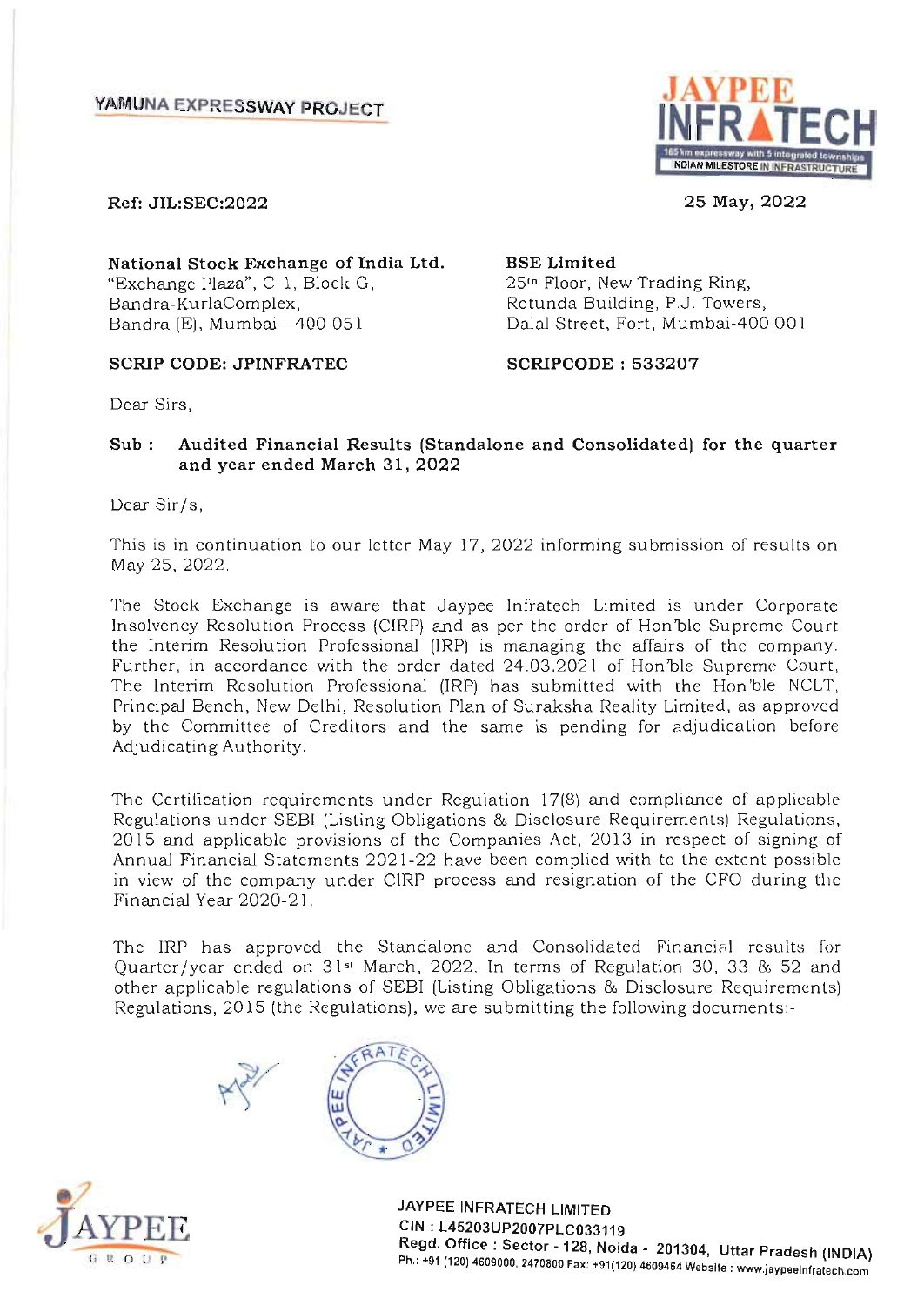- 1. Audited Financial Results (Standalone and Consolidated) for the quarter and year ended March 31,2022.
- 2. Statement of Segment Revenue, Results and Capital Employed.
- 3. Statement pursuant to Regulation 52(4) of the Regulations.
- 4. Statement of Assets and Liabilities as at the end of the financial year ended on March 31, 2022 and Cash Flow Statements.
- 5. Independent Auditors' Report on the Audited Standalone and Consolidated Financial Results. It is hereby declared that the Statutory Auditors (M/s Dass Gupta & Associates, Chartered Accountants), have issued the Auditors' Report with an unmodified opinion in respect of the Audited Standalone and Consolidated Financial Results.

The IRP approved the results at  $5.36$  p.m.

In terms of the applicable provisions of SEBI (Listing Obligations and Disclosure Requirements) Regulations, 2015, the results are also being published in the newspapers and placed on Company's website www.jaypeeinfratech.com.

Kindly take the results on record.

Thanking you,

Yours faithfully, For **JAYPEE INFRATECH LIMITED** 

 $M$ 

**Anuj Jain Interim Resolution Professional IP Registration no. IBBI/IPA-001/IP-POOI42/2017-18/ 10306** 

Encl: As above.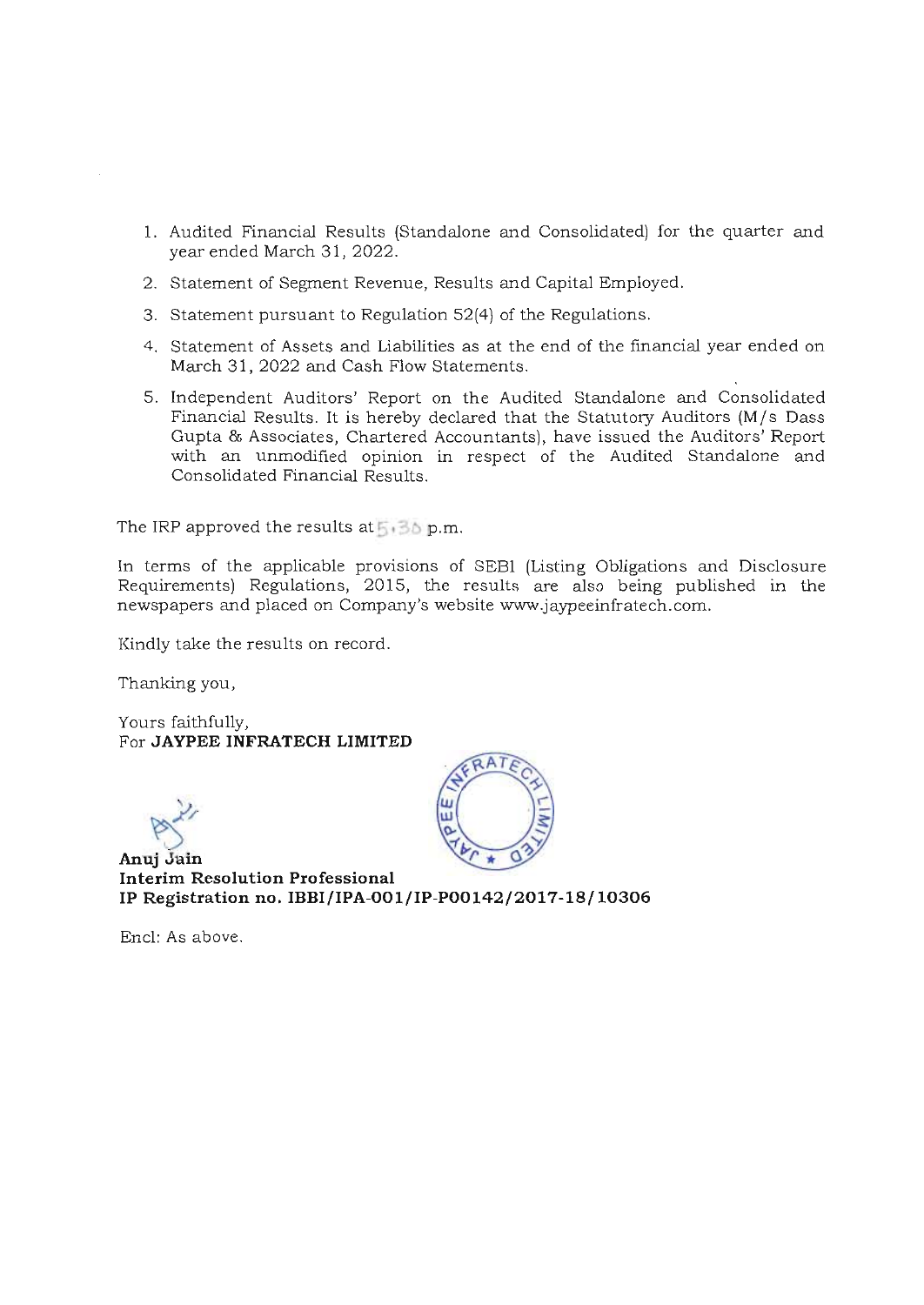#### JAYPEE INFRATECH LIMITED Regd.Office: Sector -128, Noida-201304 (U.P.) CIN: L45203UP2007PLC033119 Ph: 91 (120) 4609000,2470800 Fax : 91 (120) 4609464 Email:jpinfralech .investor@jalindia.co.in Website: www.jaypeeinfratech.com

PART l-STATEMENT OF STANDALONE AND CONSOLIDATED AUDITED FINANCIAL RESULTS FOR THE QUARTER AND YEAR ENDED 31ST MARCH, 2022

|                |                                                                                                                                 |                              |                                      | Standalone |                          |                          |            |                          | Consolidated             |                |                                      |
|----------------|---------------------------------------------------------------------------------------------------------------------------------|------------------------------|--------------------------------------|------------|--------------------------|--------------------------|------------|--------------------------|--------------------------|----------------|--------------------------------------|
| S.No.          | Particulars                                                                                                                     |                              | Quarter Ended                        |            | Year Ended               |                          |            | Quarter Ended            |                          |                | Year Ended                           |
|                |                                                                                                                                 | 31.03.2022<br><b>Audited</b> | $31.\overline{12.2021}$<br>Unaudited | 31.03.2021 | 31.03.2022               | 31.03.2021               | 31.03.2022 | 31.12.2021               | 31.03.2021               | 31.03.2022     | 31.03.2021                           |
|                | Income                                                                                                                          |                              |                                      | Audited    | Audited                  | Audited                  | Audited    | <b>Unaudited</b>         | Audited                  | <b>Audited</b> | <b>Audited</b>                       |
|                | (a) Revenue from operations                                                                                                     | 23,484                       | 21,171                               | 18,929     | 77,341                   | 61,227                   | 30,509     | 29,231                   | 24,459                   | 1,06,594       | 79,759                               |
|                | (b) Other Income                                                                                                                | 348                          | 226                                  | 187        | 1,260                    | 356                      | 361        | 245                      | 285                      | 1,316          | 659                                  |
|                | Total Income                                                                                                                    | 23,832                       | 21,397                               | 19,116     | 78,601                   | 61,583                   | 30,870     | 29,476                   | 24,744                   | 1,07,910       | 80,418                               |
| 2.             | <b>Expenses</b>                                                                                                                 |                              |                                      |            |                          |                          |            |                          |                          |                |                                      |
|                | (a) Cost of Sales                                                                                                               | 16,224                       | 9,766                                | 7,932      | 41,479                   | 26,838                   | 17,833     | 11,433                   | 9,203                    | 48,320         | 31,122                               |
|                | (b) Employee Benefits Expense                                                                                                   | 796                          | 838                                  | 858        | 3,181                    | 3,074                    | 2,011      | 2,018                    | 1,883                    | 7,910          | 7,005                                |
|                | (c) Finance Costs                                                                                                               | 61,370                       | 60,617                               | 53,190     | 2,36,184                 | 2,04,375                 | 64,703     | 62,936                   | 55,519                   | 2,46,395       | 2,12,868                             |
|                | (d) Depreciation and Amortisation Expense                                                                                       | 1,367                        | 1,603                                | 1,511      | 5,445                    | 4,860                    | 2,173      | 2,431                    | 2,396                    | 8,796          | 8,356                                |
|                | (e) Other Expenses                                                                                                              | 13,884                       | 926                                  | 44,762     | 24,407                   | 49,286                   | 18,030     | 4,661                    | 4,903                    | 38,701         | 17,406                               |
|                | Total Expenses (a:e)                                                                                                            | 93,641                       | 73,750                               | 1,08,253   | 3,10,696                 | 2,88,433                 | 1,04,750   | 83,479                   | 73,904                   | 3,50,122       | 2,76,757                             |
| 3.             | Profit/(Loss) before Exceptional Items and Tax (1-2)                                                                            | (69, 809)                    | (52, 353)                            | (89, 137)  | (2,32,095)               | (2, 26, 850)             | (73, 880)  | (54,003)                 | (49, 160)                | (2,42,212)     | (1,96,339)                           |
| $\overline{4}$ | Exceptional Items (net)                                                                                                         |                              |                                      |            | $\overline{\phantom{a}}$ |                          | 866        | $\overline{\phantom{a}}$ | $\overline{\phantom{a}}$ | 866            |                                      |
| -5.            | $ Profit  (Loss) before tax (3 + -4)$                                                                                           | (69, 809)                    | (52, 353)                            | (89, 137)  | (2,32,095)               | (2, 26, 850)             | (73, 014)  | (54,003)                 | (49, 160)                | (2, 41, 346)   | (1, 96, 339)                         |
| 6              | Tax Expenses                                                                                                                    |                              |                                      |            |                          |                          |            |                          |                          |                |                                      |
|                | (a) Current Tax for earlier period                                                                                              |                              | $\overline{\phantom{a}}$             |            | $\sim$                   |                          |            |                          |                          |                |                                      |
|                | (b) Deferred Tax                                                                                                                |                              |                                      |            | $\sim$                   |                          |            |                          |                          |                |                                      |
|                | <b>Total Tax Expenses</b>                                                                                                       |                              |                                      |            |                          |                          |            | $\sim$                   |                          |                |                                      |
| $\overline{7}$ | Net movement in regulatory deferral account balances<br>related to profit or loss and the related deferred tax<br>movement      |                              |                                      |            |                          | $\overline{\phantom{a}}$ |            |                          |                          |                |                                      |
| 8              | Net Profit/(Loss) after tax for the period from                                                                                 | (69, 809)                    | (52, 353)                            | (89, 137)  | (2,32,095)               | (2, 26, 850)             | (73, 014)  | (54,003)                 | (49, 160)                | (2, 41, 346)   | (1, 96, 339)                         |
| 9              | continuing operations<br>Profit/(loss) from Discontinued Operations before Tax                                                  |                              | ۰.                                   |            |                          |                          |            |                          |                          |                |                                      |
|                | 10   Tax Expense of Discontinued Operations                                                                                     |                              | $\qquad \qquad \blacksquare$         |            |                          |                          |            |                          |                          |                |                                      |
| 11             | Net Profit/(Loss) from Discontinued Operations after<br>Tax (9-10)                                                              |                              | $\blacksquare$                       |            |                          |                          |            |                          |                          | ۰.             |                                      |
| 12<br>13       | Total Profit / (Loss) for the period<br>Other Comprehensive Income Net of Taxes                                                 | (69, 809)                    | (52, 353)                            | (89, 137)  | (2,32,095)               | (2, 26, 850)             | (73, 014)  | (54,003)                 | (49, 160)                | (2, 41, 346)   | (1,96,339)                           |
|                | a (i) Items that will not be reclassified to Profit and Loss                                                                    |                              | (1)                                  | (1)        |                          | (4)                      | 14         | 13 <sub>1</sub>          | 30                       | 35             | 27                                   |
|                | (ii) Income Tax relating to items that will not be<br>reclassified to Profit or Loss                                            |                              |                                      |            |                          |                          |            | $\overline{\phantom{a}}$ |                          |                | <b>INITIALED FOR IDE</b>             |
|                | b (i) Items that will be reclassified to Profit and Loss                                                                        |                              | $\sim$                               |            | $\sim$                   |                          |            | -                        |                          |                | PURPOSE BY                           |
|                | (ii) Income tax relating to items that will be reclassified<br>to Profit or Loss                                                |                              |                                      |            | $\overline{\phantom{a}}$ |                          |            | $\sim$                   |                          |                |                                      |
|                | Total Other Comprehensive Income/(Loss) for the<br>period                                                                       | 4                            | (1)                                  | (1)        |                          | (4)                      | 14         | 13                       | 30                       | 35             | <b>DASS GUPTA &amp; ASS</b><br>DE 27 |
|                | Total Comprehensive Income for the period (12+13)<br>(Comprising Profit/(Loss) and Other Comprehensive<br>Income for the period | (69, 805)                    | (52, 354)                            | (89, 138)  | (2,32,094)               | (2, 26, 854)             | (73,000)   | (53, 990)                | (49.130)                 | (2, 41, 311)   | (1,96,312)                           |

#### $($ ₹ in lacs except shares & EPS)

nsolidated Year Ended  $.03.2021$ 31.03.2022 31.03.2021 Audited **Audited Audited** 24,459 1,06,594 79,759 285 1,316 659 24,744 1,07,910 80,418 9,203 48,320 31 ,122 1,883 7,910 7,005 55,519 2,46,395 2,12,868 2,396 8,796 8,356 4,903 38,701 17,406 73,904 3,50,122 2,76,757 (49,160) (2,42,212)  $(1, 96, 339)$ 866  $\sim$  $\sim$   $\sim$ (49,160) (2,41,346)  $(1,96,339)$ Company under Corporate Insolvency resolution<br>process by NCLT Order, dated August 9, 2017  $\sim$  $\sim$  $\sim$  $\mathcal{A}$  $\sim$  $\mathbb{Z}^+$  $\sim$  $\sim$  $\mathcal{A}$  $\mathbb{Z}$  $\sim$ (49,160)  $(2, 41, 346)$ (1,96,339)  $\overline{\phantom{a}}$  $\sim$  $\sim$  $\blacksquare$  $\mathcal{A}$  $\sim$  $\mathbf{a}^{\prime}$  $\sim$  $\frac{1}{\sqrt{2}}$ (49,160) (2,41,346) (1,96,339) 30 35 27  $\bar{z}$ INITIALED FOR IDENTIFICATION **DURDOOF BY**  $\overline{\phantom{a}}$ - -  $\ddot{\phantom{1}}$ **ONSS GUPTA & ASSOCIATION BELLEY DELANDS** 30 (49,130)  $(2,41,311)$   $(1,96,312)$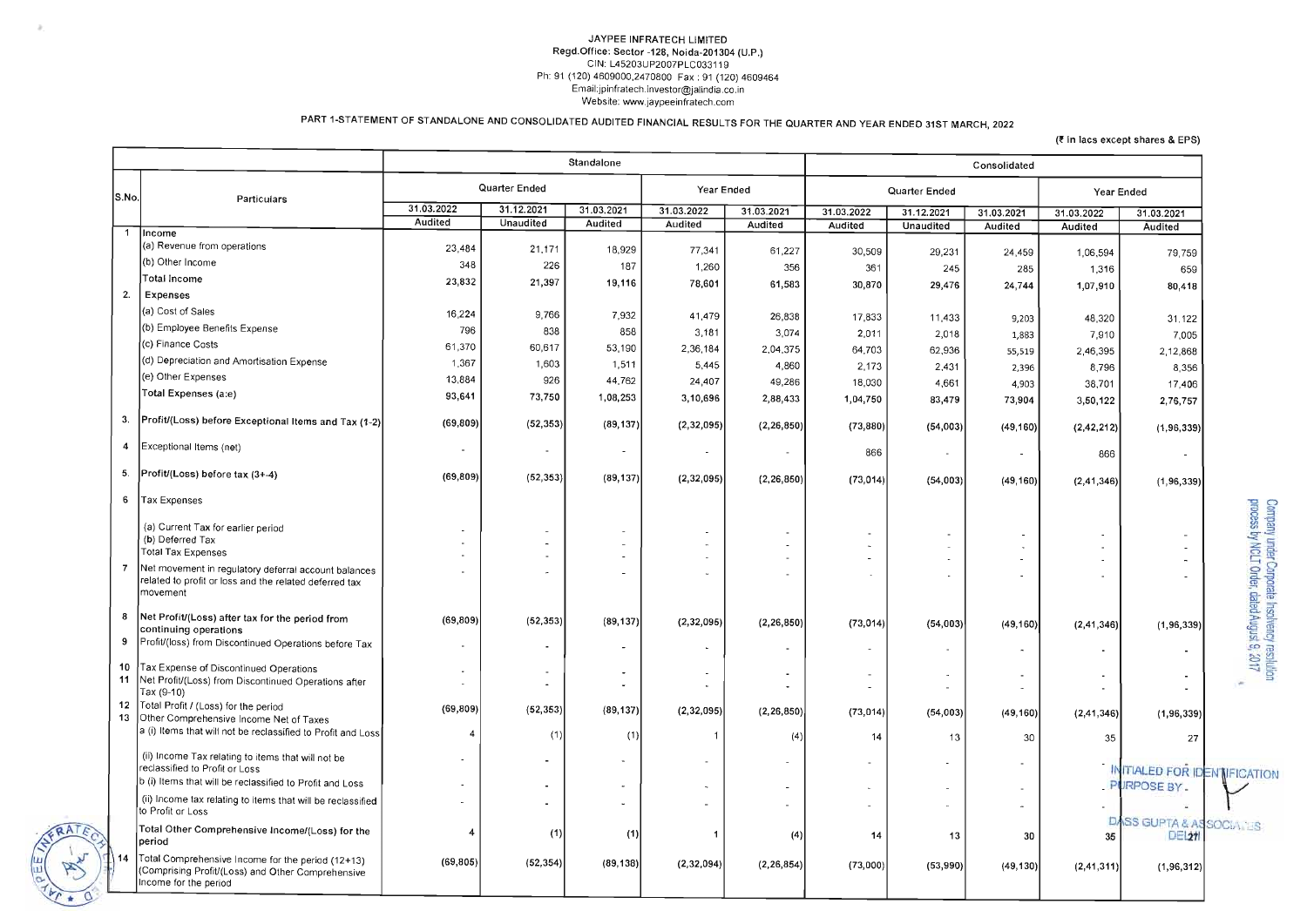Reporting of Segment wise Revenue, Results and Capital Employed

 $\sim$   $\sim$ 

 $\sim$ 

DASS GUPTA & ASSOCIATES DELHI

|       |                                                                                                    |            |               | Standalone |                |                |            |               | Consolidated |                |            |
|-------|----------------------------------------------------------------------------------------------------|------------|---------------|------------|----------------|----------------|------------|---------------|--------------|----------------|------------|
|       |                                                                                                    |            | Quarter Ended |            | Year Ended     |                |            | Quarter Ended |              | Year Ended     |            |
| S.No. | Particulars                                                                                        | 31.03.2022 | 31.12.2021    | 31.03.2021 | 31.03.2022     | 31.03.2021     | 31.03.2022 | 31.12.2021    | 31.03.2021   | 31.03.2022     | 31.03.2021 |
|       |                                                                                                    | Audited    | Unaudited     | Audited    | <b>Audited</b> | <b>Audited</b> | Audited    | Unaudited     | Audited      | <b>Audited</b> | Audited    |
|       | 15   Paid-up Equity Share Capital (Face Value of<br>$ \xi $ 10/- each)                             | 1.38,893   | 1,38,893      | 1.38,893   | 1,38,893       | 1,38,893       | 1,38,893   | 1 38,893      | 1,38,893     | 1,38,893       | 1,38,893   |
|       | 16   Other Equity (excluding Revaluation Reserves)                                                 |            |               |            | (6,94,966)     | (4,62,872)     |            |               |              | (7,20,001)     | (4,78,690) |
|       | 17 (i) Earnings Per Share (before Extraordinary items) (of<br>$ \xi $ 10/- each) (not annualised): |            |               |            |                |                |            |               |              |                |            |
|       | - Basic (In ₹)                                                                                     | (5.03)     | (3.77)        | (6.42)     | (16.71)        | (16.33)        | (5.26)     | (3.89)        | (3.54)       | (17.38)        | (14.14)    |
|       | - Diluted (In $\bar{\tau}$ )                                                                       | (5.03)     | (3.77)        | (6.42)     | (16.71)        | (16.33)        | (5.26)     | (3.89)        | (3.54)       | (17.38)        | (14.14)    |
|       | (ii) Earnings Per Share (after extraordinary items) (of ₹<br>10/- each) (not annualised):          |            |               |            |                |                |            |               |              |                |            |
|       | - Basic (In ₹)                                                                                     | (5.03)     | (3.77)        | (6.42)     | (16.71)        | (16.33)        | (5.26)     | (3.89)        | (3.54)       | (17.38)        | (14.14)    |
|       | - Diluted (In $\bar{x}$ )                                                                          | (5.03)     | (3.77)        | (6.42)     | (16.71)        | (16.33)        | (5.26)     | (3.89)        | (3.54)       | (17.38)        | (14.14)    |
|       |                                                                                                    |            |               |            |                |                |            |               |              |                |            |

|                      |                                                      |                |                  | Consolidated   |                |                |            |
|----------------------|------------------------------------------------------|----------------|------------------|----------------|----------------|----------------|------------|
| S.No.                |                                                      |                | Quarter Ended    |                | Year Ended     |                |            |
|                      | <b>Particulars</b>                                   | 31.03.2022     | 31.12.2021       | 31.03.2021     | 31.3.2022      | 31.03.2021     |            |
|                      |                                                      | <b>Audited</b> | <b>Unaudited</b> | <b>Audited</b> | <b>Audited</b> | <b>Audited</b> |            |
| $\blacktriangleleft$ | Segment Revenue (net sales/ income from each         |                |                  |                |                |                |            |
|                      | segment)                                             |                |                  |                |                |                |            |
| (a)                  | Yamuna Expressway Project                            | 23,832         | 21,397           | 19,116         | 78,601         | 61,583         |            |
| (b)                  | Healthcare                                           | 7,038          | 8,079            | 5,628          | 29,309         | 18,835         |            |
| (c)                  | Unallocated                                          |                |                  |                |                |                |            |
|                      | Total                                                | 30,870         | 29,476           | 24,744         | 1,07,910       | 80,418         |            |
|                      | Less : Inter Segment Revenue                         |                |                  |                |                |                |            |
|                      | Net Sales/ Income from Operations                    | 30,870         | 29,476           | 24,744         | 1,07,910       | 80,418         | INIT       |
| 2                    | Segment Results Profit (+) (Loss) (-) before tax and |                |                  |                |                |                | PUR        |
|                      | interest from each segment                           |                |                  |                |                |                |            |
| (a)                  | Yamuna Expressway Project                            | (8, 439)       | 8,264            | 6,802          | 4,089          | 20,274         |            |
| (b)                  | Healthcare                                           | (738)          | 669              | (465)          | 94             | (3,745)        | <b>DAS</b> |
| (c)                  | Unallocated                                          |                |                  |                |                |                |            |
|                      | Total                                                | (9, 177)       | 8,933            | 6,337          | 4,183          | 16,529         |            |
|                      | Less :                                               |                |                  |                |                |                |            |
| (i)                  | Finance Costs                                        | 64,703         | 62,936           | 55,519         | 2,46,395       | 2,12,868       |            |
| (i)                  | Other Unallocated expenditure net off Unallocated    |                |                  |                |                |                |            |
|                      | llncome                                              |                |                  |                |                |                |            |
|                      | Total Profit/(Loss) before Tax                       | (73,880)       | (54,003)         | (49, 182)      | (2,42,212)     | (1,96,339)     |            |
| 3                    | <b>Segment Assets</b>                                |                |                  |                |                |                |            |
| (a)                  | Yamuna Expressway Project                            | 23, 17, 804    | 23,14,156        | 22,99,163      | 23, 17, 804    | 22,99,163      |            |
| (b)                  | Healthcare                                           | 69,749         | 83,795           | 85,174         | 69,749         | 85,174         |            |
|                      | <b>Total Segment Assets</b>                          | 23,87,553      | 23,97,951        | 23,84,337      | 23,87,553      | 23,84,337      |            |
| $\left( c\right)$    | Unallocated Assets                                   | 33,635         | 32,766           | 31,615         | 33,635         | 31,615         |            |
|                      | <b>Net Segment Assets</b>                            | 24,21,188      | 24,30,717        | 24, 15, 952    | 24,21,188      | 24, 15, 952    |            |
| 4                    | <b>Segment Liabilities</b>                           |                |                  |                |                |                |            |
| (a)                  | Yamuna Expressway Project                            | 28,64,830      | 27,90,680        | 26, 12, 719    | 28,64,830      | 26,12,719      |            |
| (b)                  | Healthcare                                           | 1,37,466       | 1,48 135         | 1,43,030       | 1,37,466       | 1,43,030       |            |
|                      | <b>Total Segment Liabilities</b>                     | 30,02,296      | 29,38,815        | 27,55,749      | 30,02,296      | 27,55,749      |            |
| (C)                  | Unallocated Liabilities                              |                |                  |                |                |                |            |
|                      | <b>Net Segment Liabilities</b>                       | 30,02,296      | 29,38,815        | 27,55,749      | 30,02,296      | 27,55,749      | <b>XIO</b> |

TIALED FOR IDENTIFICATION RPOSE BY

> Company under Corporate Insolvency resolution process by NCLT Order, dated August 9, 2017

> > **Contract Contract State**

 $\sim$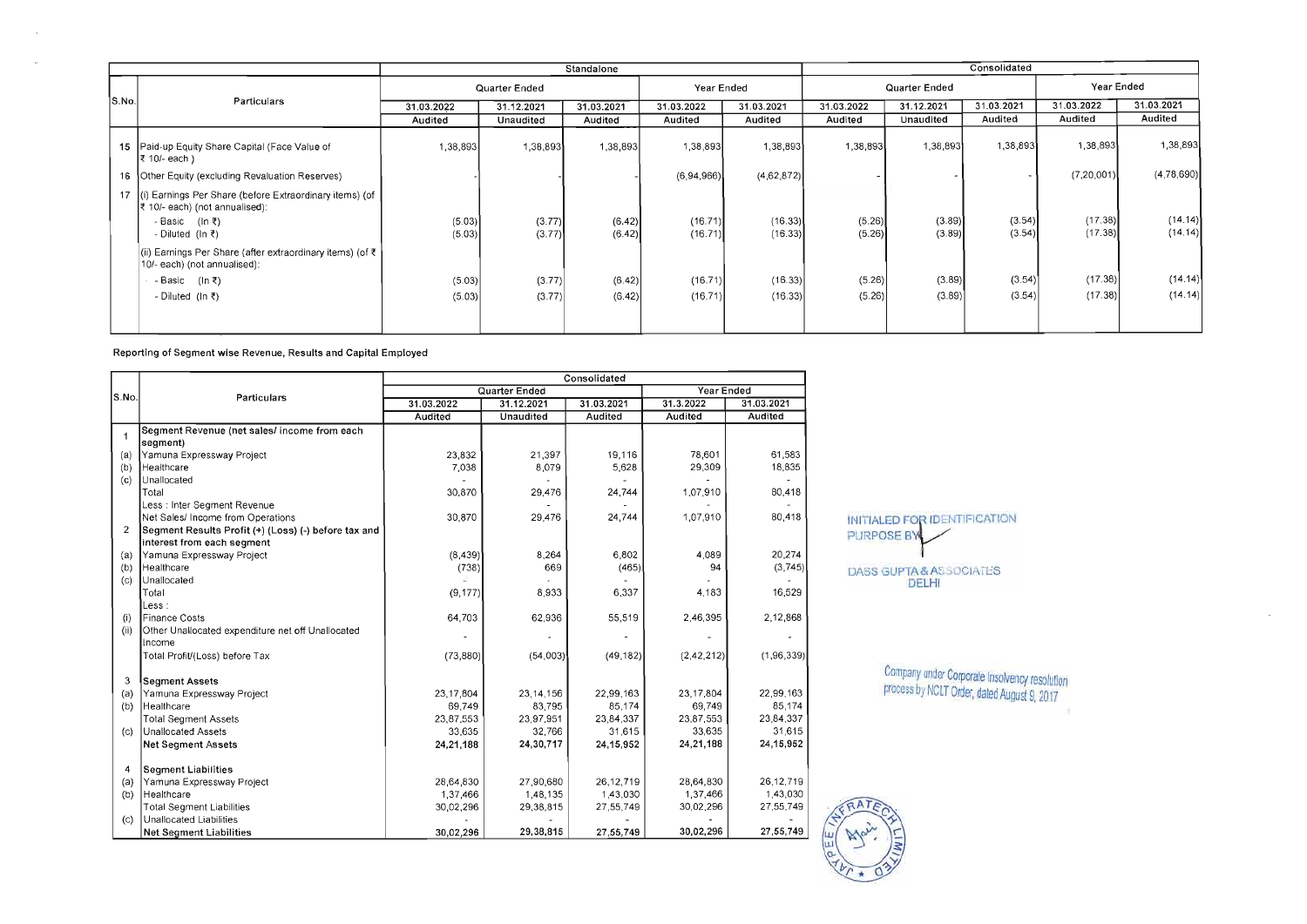- Notes:
	- 1 The Standalone Results of the Company comprise of only one segment i.e. Yamuna Expressway Project, an integrated and indivisible project which inter-alia includes construction, operation and maintenance of Yamuna Expressway and rights for land development of 25 million sq. mtrs. along the expressway.
	- 2 The Company, has been undergoing Corporate Insolvency Resolution Process ("CIRP") since 09.08.2017 in terms of the provisions of the Insolvency & Bankruptcy Code, 2016 ("IBC") vide order dated 09.08.2017 and 14.08.2018 passed by the Hon'ble National Company Law Tribunal ("NCL r) Allahabad read with order dated 09.08.2018 passed by the Hon'ble Supreme Court of India in Writ Petition (Civil) No. 744/2017 and order dated 06.11.2019 passed by the Hon'ble Supreme Court of India in the matter of Jaiprakash Associates Ltd. & Anr. Vs. lOBI Bank Ltd. & Anr. (Civil Appeal bearing Diary No 27229 of 2019 and Civil Appeal No 6486 of 2019).

Accordingly, The IRP invited fresh/ modified Resolution Plan from NBCC and Suraksha Group. Consequently, both applicants have submitted their bids on 07.04.2021 . Upon discussion of said resolution plan in CoC from time to time, both applicants have revised their bids. Subsequently, the CoC approved the Final Resolution Plan submitted by Suraksha Group dated June 7, 2021 (read with its addendum) on June 23, 2021 and has been submitted to the Hon'ble NCLT principal bench Delhi on 07.07.2021. Objections were filed by ICICI bank Yamuna Expressway Industrial Development Authority, Jaiprakash Associates Limited and others against the approved Resolution Plan of Suraksha group with Hon'ble NCLT Principal bench Delhi. At present, the Matter is pending before Hon'ble NCLT Principal Bench Delhi for adjudication.

The Hon'ble Supreme Court in the Civil Appeal Diary No(s). 14741/2020 between Jaypee Kensington Boulevard Apartments Welfare Association & Ors. Vs NBCC (India) Ltd & Ors. vide its order dated 06.08.2020 transferred all the pending appeals/cases with NCLAT to itself and directed the IRP to continue to manage the affairs of the Company. Further, the Hon'ble Supreme Court vide its judgement dated 24 March 2021 has directed the Interim Resolution Professional (IRP) to complete the CIRP within the extended time of 45 days from the date of this judgment by inviting modified/fresh resolution plans from Suraksha Realty Limited along with Lakshdeep Investments and Finance Private Limited ("Suraksha Group") and NBCC only, giving them time to submit the same within 2 weeks from the date of this judgment. It is made clear that the IRP shall not entertain any expression of interest by any other person nor shall be required to issue any new information memorandum.

Matter was later taken up by Hon'ble NCLT, Allahabad Bench. JHCL & Yes Bank have filed their Written Submissions and arguments at length of both the Parties have been heard on multiple dates. Matter is now reserved for Orders.

The IRP is currently managing the operations of the Company and accordingly, the financial results have been prepared on going concern basis.

- As per Hon'ble Supreme Court order dated 24.03.2021, the sum of ₹ 750 crores which was deposited by Jaiprakash Associates Ltd.(JAL) pursuant to the orders passed by it, in the case of Chitra Sharma, and accrued interest thereupon, stood transferred to NCLT and will be subjected to reconciliation of accounts between JAL and company which will be taken up under the supervision of NCLT by independent accounting expert and NCLT shall pass appropriate orders in the manner that, if any amount is found receivable by JIL/homebuyers of JIL, the same shall be made over to JIL from out of the said amount of ₹750 crores and accrued interest; and remainder thereof shall be returned to JAL in an appropriate account. The Hon'ble NCLT vide order dated 31.03.2021 appointed Grant Thornton Bharat LLP (GT) as the independent accounting expert for carrying out the reconciliation, which has submitted its final report to Hon'ble NCLT. At present, the Matter is pending before Hon'ble NCLT Principal Bench Delhi.
- 4 Yes Bank Limited, lender to Jaypee Healthcare Limited (JHCL) had issued a "Loan Recall Notice" to JHCL, subsidiary of the Company vide letter dated 08th November 2019. Subsequently Yes Bank Limited filed an application under section 7 of Insolvency & Bankruptcy Code, 2016 to Hon'ble National Company Law Tribunal ("NCLT"), Allahabad Bench.. Hon'ble NCLT, Allahabad Bench directed JHCL to file its Written Statement and accordingly time was requested by JHCL for filing the same. However, Hon'ble NCLT, Allahabad Bench vide its order dated 11th October 2021 denied further time to JHCL. JHCL filed an Appeal against this Order before Hon'ble National Company Law Appellate Tribunal ("NCLAr), New Delhi on 22nd October 2021 which was listed on 29.10.2021 & the same has been allowed. JHCL has been directed to file its reply before Hon'ble NCLT, Allahabad Bench by 10th November'2021.

carrying amounts for financial reporting purpose at reporting date. However, since the Company was under CIRP, there is virtual uncertainty of taxable profits in near future and availability of deferred tax assets to be set off. Accordingly, the deferred tax (net assets) for the reporting period i.e. April 1, 2021 to March 31, 2022 have not been considered.

- 0. The privately placed listed Non Convertible Debentures (NCD) aggregating to  $\overline{z}$  21195 Lakh as on 31st March, 2022 are secured by way of exclusive charge /mortgage on 124.73 acres of land situated at Land parcel 4 i.e. Tappal, Dist. Aligarh, Uttar Pradesh. The Company has maintained more than hundred per cent. asset cover in respect of above said NCDs, which is sufficient to discharge the principal outstanding amount of NCDs. However, the Company is undergoing Corporate Insolvency Resolution Process and the NCO holder i.e. Axis Bank has filed a claim in respect of NCO and is a "Financial Creditor" for the outstanding amount and the dues will be settled as per approved Resolution Plan.
- 11 Hon'ble Supreme Court of India vide its order dated 26.02.2020 & 18.08.2020 provides for release of mortgage over 758.3747 acres of land owned by the Company which was earlier given as security to secure credit facilities availed by Jaiprakash Associates Limited. Released deeds INITIALED FOR IDDIVIDE GIVEN acres have been executed in favour of Company.
- **PURPOSERY** 12 The outbreak of corona virus (COVID-19) pandemic globally and in India is causing significant disturbance and slowdown of economic activity. Due to the lockdown announced by the Government, the Company's operations were suspended/slowed down for some part of the year ended DASS GUF FA & A March 31, 2022 and accordingly financial results for the year ended March 31, 2022 have been adversely impacted and are therefore n DELHI comparable with those for the previous periods. The operations and economic activities have gradually resumed with requisite precautions.
- 5 The total income from operations is inclusive of revenue from land for development aggregating to {6682.98 Lakh and { 10809.71 Lakh respectively for the quarter/year ended 31 .03.2022.
- 6 The Company has commissioned a traffic study at Yamuna Expressway through Dun and Bradstreet Information Services Pvt Ltd. (independent agency) and the estimated cost of Real estate projects reviewed by the management through independent agency i.e. Mott MacDonald Private Limited as off 31st March, 2022 to ensure that its assets value is carried in book of accounts not more than the recoverable amount. Impairment, if any the effect of that has been considered in books of accounts. Amortization of the expressway and cost of goods sold of the Real Estate project have been taken in the financial statements as per traffic study at Yamuna expressway and Real Estate cost review by independent agencies respectively as off *3103.2022.*
- 7 As the power of Board of Directors have been suspended, the above result have not been approved by the Board of Directors. However, the same have been reviewed and signed by IRP, Shri Anuj Jain on May 25, 2022 for filing with the stock exchange. Presently the company does not have any CFO ( resigned on 31.07.2020) or CEO.
- 8 The Company has disclosed outstanding loans and interest in financial results as per balances appearing in its Books of Accounts as per agreements with respective banks/financial institutions. Finance Cost is inclusive of Interest on debt aggregating to ₹ 61298.70 Lakh and ₹ 235914.74 Lakh for the quarter and year ended 31 .03.2022 respectively, which shall be restated on implementation of the Resolution Plan by the Successful Resolution Applicant.
- 9 The Company reviewed the deferred tax assets/ liabilities on temporary differences between the tax base of assets and liabilities and their

WCLT Order, dated August 9, 2017 under Corporate Insolvency resol

 $\sim$   $\frac{1}{2}$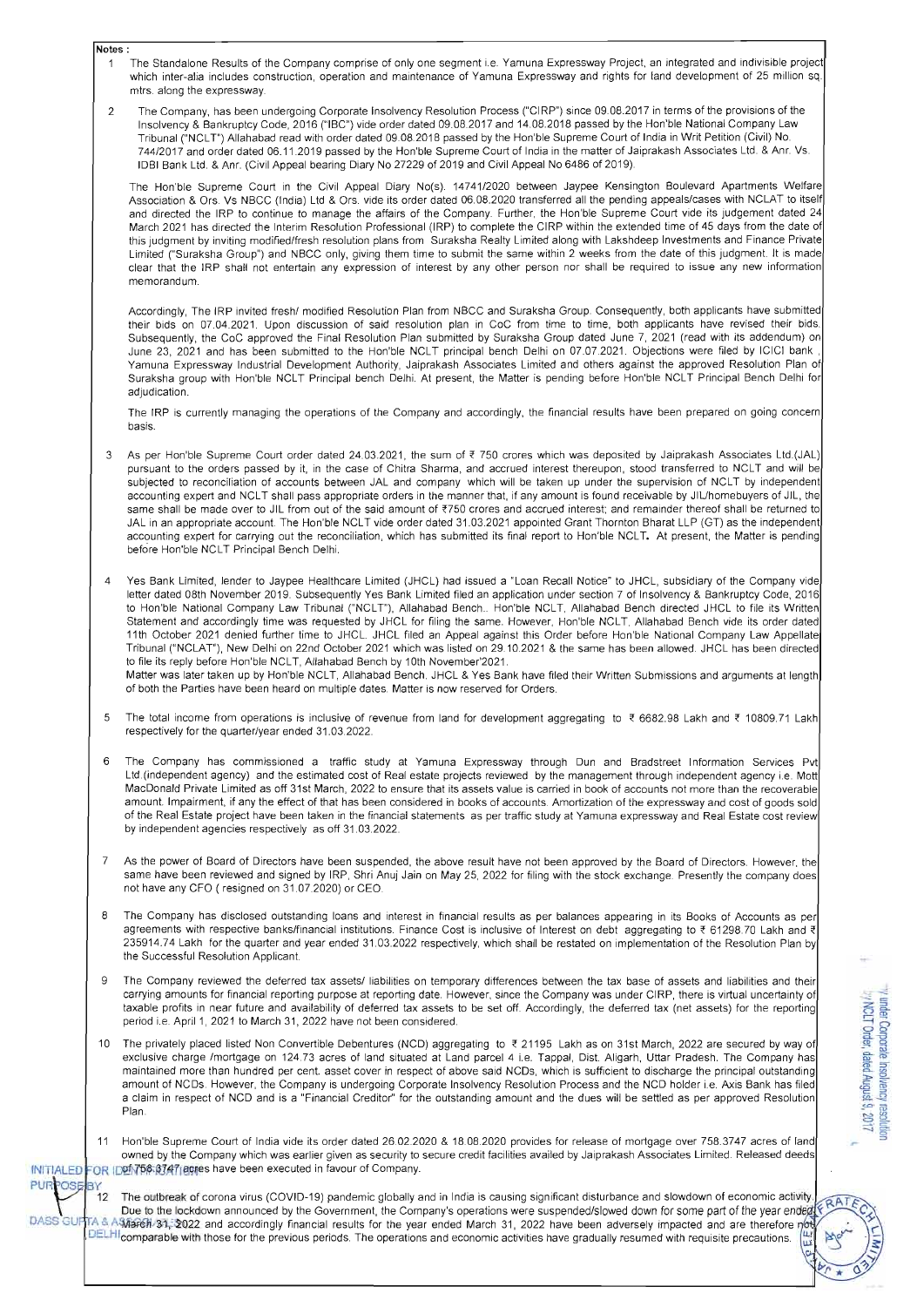|         | Additional disclosures as required under Regulation 52(4) as per Securities and Exchange Board of India (Listing Obligations And Disclosure Requirements) Regulations, 2015 |                             |                             | Standalone                  |                          |                          |
|---------|-----------------------------------------------------------------------------------------------------------------------------------------------------------------------------|-----------------------------|-----------------------------|-----------------------------|--------------------------|--------------------------|
|         | Particulars                                                                                                                                                                 | Quarter ended               | Quarter ended               | Quarter ended               | Year ended               | Year ended               |
|         |                                                                                                                                                                             | 31.03.2022                  | 31.12.2021                  | 31.03.2021                  | 31.03.2022               | 31.03.2021               |
| a       | Debt Equity Ratio (Total debt including cureent maturities of long term borrowings and<br>interest accured / Equity)                                                        | (3.32)                      | (3.66)                      | (4.96)                      | (3.32)                   | (4.96)                   |
| b       | Debt Service coverage ratio (EBIDTA / (Interest & Principal amount due duirng the<br>period))                                                                               | (0.09)                      | 0.13                        | (0.51)                      | 0.03                     | (0.07)                   |
| c       | Interest Service Coverage Ratio (EBIDTA / Interest)                                                                                                                         | (0.12)                      | 0.16                        | (0.65)                      | 0.04                     | (0.09)                   |
| d       | Debenture Redemption Reserve (in Rs. Lakhs)                                                                                                                                 | 3,353                       | 3,353                       | 3.353                       | 3,353                    | 3,353                    |
| e       | Net Worth (in Rs. Lakhs) As per section 2(57) of Companies Act, 2013                                                                                                        | (5,56,073)                  | (4, 86, 267)                | (3,23,978)                  | (5,56,073)               | (3,23,978)               |
|         | Net profit / (Loss) after tax (in Rs. Lakhs)                                                                                                                                | (69.810)                    | (52, 353)                   | (89, 137)                   | (2, 32, 095)             | (2,26,850)               |
| g       | Earnings per share (in Rs.)                                                                                                                                                 | (5.03)                      | (3.77)                      | (6.42)                      | (16.71)                  | (16.33)                  |
| ħ       | Current Ratio (Current Assest / Current Liabilities)                                                                                                                        | 0.58                        | 0.60                        | 0.66                        | 0.58                     | 0.66                     |
|         | Long term Debt to Working Capital (Non Current Borrowing including current maturities of<br>long term borrowings / working Capital (Current asset-current liabilities))     | (0.85)                      | (0.92)                      | (1.21)                      | (0.85)                   | (1.21)                   |
|         | Bad Debts to Account Recevable ratio (Bad debts/ Avg. Trade Receivables)                                                                                                    | $\blacksquare$              | $\blacksquare$              | a.                          | $\blacksquare$           | $\blacksquare$           |
| k       | Current Liability ratio (Total Current Liabilities/ Total Liabilities)                                                                                                      | 0.80                        | 0.80                        | 0.77                        | 0.80                     | 0.77                     |
|         | Total Debts to Total Assets (Total Debts/ Total Assets)                                                                                                                     | 0.78                        | 0.76                        | 0.69                        | 0.78                     | 0.69                     |
| m       | Debtors Turnover (Revenue from Operation/Avg Trade Receivable)*                                                                                                             | 0.96                        | 0.91                        | 0.76                        | 3.09                     | 2.41                     |
| n       | Inventory Turnover (Cost of Sale/Avg. Inventory for the period) *                                                                                                           | 0.01                        | 0.01                        | 0.01                        | 0.04                     | 0.02                     |
| $\circ$ | Operating Margin % (Operating Profit/ Revenue from Operation)                                                                                                               | (0.37)                      | 0.38                        | (1.91)                      | 0.04                     | (0.37)                   |
|         | Net Profit Margin % (Profit after tax/Total Income)                                                                                                                         | (2.93)                      | (2.45)                      | (4.66)                      | (2.95)                   | (3.68)                   |
| р       |                                                                                                                                                                             |                             |                             |                             |                          |                          |
| q       | Sector Specific equivalent Ratios as applicable                                                                                                                             | $\sim$                      | $\blacksquare$              | $\blacksquare$              |                          |                          |
|         | * Quarterly ratio are not annualised                                                                                                                                        |                             |                             |                             |                          |                          |
| Ш       |                                                                                                                                                                             |                             |                             | Consolidated                |                          |                          |
|         | <b>Particulars</b>                                                                                                                                                          | Quarter ended<br>31.03.2022 | Quarter ended<br>31.12.2021 | Quarter ended<br>31.03.2021 | Year ended<br>31.03.2022 | Year ended<br>31.03.2021 |
| a       | Debt Equity Ratio (Total debt including cureent maturities of long term borrowings and<br>interest accured / Equity)                                                        | (3.32)                      | (3.67)                      | (4.95)                      | (3.32)                   | (4.95)                   |
| b       | Debt Service coverage ratio (EBIDTA / (Interest & Principal amount due duimg the<br>period))                                                                                | (0.08)                      | 0.15                        | 0.13                        | 0.05                     | 0.10                     |
| C       | Interest Service Coverage Ratio (EBIDTA / Interest)                                                                                                                         | (0.09)                      | 0.18                        | 0.16                        | 0.06                     | 0.12                     |
| đ       | Debenture Redemption Reserve (in Rs. Lakhs)                                                                                                                                 | 3.353                       | 3,353                       | 3,353                       | 3,353                    | 3,353                    |
| e       | Net Worth (in Rs. Lakhs) As per section 2(57) of Companies Act, 2013                                                                                                        | (5, 81, 108)                | (5,08,109)                  | (3, 39, 797)                | (5.81, 108)              | (3, 39, 797)             |
| f       | Net profit / (Loss) after tax (in Rs. Lakhs)                                                                                                                                | (73.014)                    | (54,003)                    | (49, 182)                   | (2, 41, 346)             | (1,96,339)               |
| g       | Earnings per share (in Rs.)                                                                                                                                                 | (5.26)                      | (3.89)                      | (3.54)                      | (17.38)                  | (14.14)                  |
| h       | Current Ratio (Current Assest / Current Liabilities)                                                                                                                        | 0.56                        | 0.57                        | 0.63                        | 0.56                     | 0.63                     |
| ÷i      | Long term Debt to Working Capital (Non Current Borrowing including current maturities of<br>long term borrowings / working Capital (Current asset-current liabilities))     | (0.85)                      | (0.90)                      | (1.16)                      | (0.85)                   | (1.16)                   |
|         | Bad Debts to Account Recevable ratio (Bad debts/ Avg. Trade Receivables)                                                                                                    |                             |                             |                             |                          |                          |
| k.      | Current Liability ratio (Total Current Liabilities/ Total Liabilities)                                                                                                      | 0.81                        | 0.80                        | 0.77                        | 0.81                     | 0.77                     |
|         | Total Debts to Total Assets (Total Debts/ Total Assets)                                                                                                                     | 0.80                        | 0.77                        | 0.70                        | 0.80                     | 0.70                     |
| m       | Debtors Turnover (Revenue from Operation/Avg Trade Receivable)*                                                                                                             | 1.10                        | 1.13                        | 0.89                        | 3.84                     | 2.89                     |
| n       | Inventory Turnover (Cost of Sale/Avg. Inventory for the period) *                                                                                                           | 0.02                        | 0.01                        | 0.01                        | 0.04                     | 0.03                     |
| $\circ$ | Operating Margin % (Operating Profit/ Revenue from Operation)                                                                                                               | (0.26)                      | 0.31                        | 0.27                        | 0.06                     | 0.22                     |
| p       | Net Profit Margin % (Profit after tax/Total Income)                                                                                                                         | (2.37)                      | (1.83)                      | (1.99)                      | (2.24)                   | (2.44)                   |
| q       | Sector Specific equivalent Ratios as applicable<br>* Oundady, anti- are not provided.                                                                                       |                             |                             |                             |                          |                          |

14 The figures for the quarter ended 31st March, 2022 and 31st March, 2021 represents the balancing figures between the audited figures of the full financial year and the published year to **date figures up to third quarter of the respective financial year.** 

**\ Interim Resolution Professional)**  Pace : Noida<br> **DELHI (Interior Resolution Professional)**<br>
Ate : 25th May 2022 2011/220017 19/10306)

**.. Quarterly ratio are not annualised** 

15 **The previous** *quartersl* **year figures have been reworked/regrouped/rearranged wherever necessary to conform with those of current quarter/year.** 

INITIALED FOR IDENTIFICATION ASS GUPTA & ASSOCIATES

 $\sim$ 



**Place** : **Naida** 



Company under Corporate Insolvency resolution process by NCLT Order, dated August 9, 2017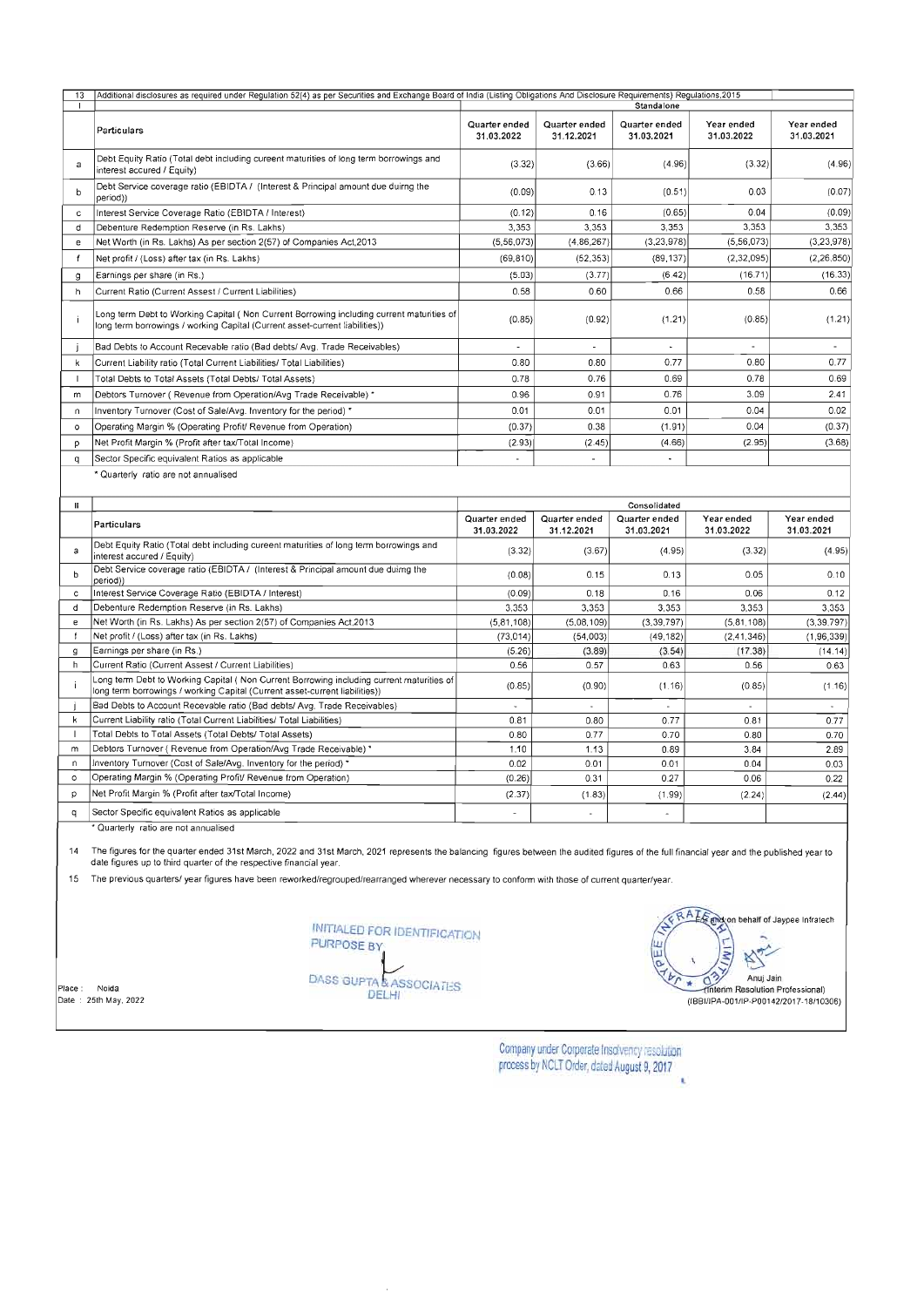## JAYPEE INFRATECH LIMITED

Regd.Office: Sector -128, Noida-201304 (U.P.)

## CIN: l45203UP2007PlC033119

Ph: 91 (120) 4609000.2470800 Fax : 91 (120) 4609464 **Email:jpinfratech.investor@jalindia.ca.in** 

**Website: www.jaypeeinfratech.com** 

#### STANDALONE AND CONSOLIDATED STATEMENT OF ASSETS AND LIABILITIES

Company under Corporate Insciency resolution<br>process by NCLT Order, dated Acry 1:19, 2017



|        |                                                                                                            | Standalone            |                              | Consolidated                 | (₹ in lacs)                  |
|--------|------------------------------------------------------------------------------------------------------------|-----------------------|------------------------------|------------------------------|------------------------------|
|        |                                                                                                            | As at                 | As at                        | As at                        | As at                        |
| S.No.  | Particulars                                                                                                | 31.03.2022            | 31.03.2021<br><b>Audited</b> | 31.03.2022<br><b>Audited</b> | 31.03.2021<br><b>Audited</b> |
|        |                                                                                                            | <b>Audited</b>        |                              |                              |                              |
| А<br>1 | <b>ASSETS</b><br>Non Current Assets                                                                        |                       |                              |                              |                              |
|        | Property, Plant and equipment                                                                              | 1,256                 | 754                          | 66,093                       | 81,610                       |
|        | Capital Work in progress                                                                                   | 55                    |                              | 55                           |                              |
|        | Investment Property                                                                                        |                       |                              |                              |                              |
|        | Goodwill                                                                                                   | 10,00,828             | 9,96,524                     | 10,00,828                    | 9,96,524                     |
|        | Other Intangible Assets<br>Intangible Assets under development                                             | 71                    |                              | 71                           |                              |
|        | Biological assets other than bearer plants                                                                 |                       |                              |                              |                              |
|        | Investments accounted for using equity method                                                              |                       |                              |                              |                              |
|        | Non-current Financial Assets                                                                               | ÷                     |                              |                              |                              |
|        | Non-current Investments                                                                                    |                       |                              |                              |                              |
|        | Trade receivables, non current                                                                             |                       |                              |                              |                              |
|        | Loans, non current<br>Other Financial Assets                                                               | 1,243                 | 1,090                        | 1,263                        | 1.110                        |
|        | Other non-current financial assets                                                                         |                       | 1                            |                              |                              |
|        | Total non-current financial assets                                                                         | 10,03,453             | 9,98,369                     | 10,68,310                    | 10,79,245                    |
|        | Deferred tax assets (net)                                                                                  |                       |                              |                              |                              |
|        | Other non current assets                                                                                   |                       |                              |                              |                              |
|        | Total - non current Assets                                                                                 | 10,03,453             | 9,98,369                     | 10,68,310                    | 10,79,245                    |
|        |                                                                                                            |                       |                              |                              |                              |
|        | <b>Current Assets:</b>                                                                                     | 11,82,863             | 11,71,951                    | 11,83,531                    | 11,72,572                    |
|        | Inventories<br><b>Current Financial Assets</b>                                                             |                       |                              |                              |                              |
|        | Current Investments                                                                                        |                       |                              |                              |                              |
|        | Trade receivables, current                                                                                 | 16,130                | 20,602                       | 19,063                       | 22,216                       |
|        | Cash and cash equivalents                                                                                  | 41,406                | 29,905                       | 41,567                       | 30,862                       |
|        | Bank balance other than cash and cash equivalents                                                          | 379                   | 431                          | 407                          | 500                          |
|        | Loans, current                                                                                             | 27,544                | 27,520                       | 27,987                       | 27,749                       |
|        | Other current financial assets<br>Total current financial assets                                           | 85,459                | 78,458                       | 89,024                       | 81,327                       |
|        | Current tax assets (net)                                                                                   | 31,888                | 30,965                       | 33,635                       | 31,615                       |
|        | Other current assets                                                                                       | 47,821                | 51,747                       | 46,664                       | 51,193                       |
|        | Total current assets                                                                                       | 13,48,031             | 13,33,121                    | 13,52,854                    | 13,36,707                    |
|        |                                                                                                            |                       |                              |                              |                              |
|        | Non-current assets classified as held for sale                                                             | 24                    |                              | 24                           |                              |
|        | Regulatory deferral account debit baiances and related deferred tax assets<br><b>TOTAL - ASSETS</b>        | 23,51,508             | 23,31,490                    | 24, 21, 188                  | 24, 15, 952                  |
|        | <b>EQUITY AND LIABILITIES</b>                                                                              |                       |                              |                              |                              |
|        | <b>Equity</b>                                                                                              |                       |                              |                              |                              |
|        | Equity attributable to owners of parent                                                                    |                       |                              |                              |                              |
|        | Equity Share Capital                                                                                       | 1,38,893              | 1,38,893                     | 1,38,893                     | 1,38,893                     |
|        | Other Equity                                                                                               | (6,94,966)            | (4.62, 872)                  | (7, 20, 001)                 | (4,78,690)                   |
|        | Total equity attributable to owners of parent                                                              | (5,56,073)            | (3, 23, 979)                 | (5, 81, 108)                 | (3, 39, 797)                 |
|        | Non controlling interest<br><b>Total equity</b>                                                            | (5,56,073)            | (3,23,979)                   | (5, 81, 108)                 | (3, 39, 797)                 |
|        |                                                                                                            |                       |                              |                              |                              |
|        | Liabilities                                                                                                |                       |                              |                              |                              |
|        | Non current Liabilities                                                                                    |                       |                              |                              |                              |
|        | Non current financial liabilities                                                                          |                       | 5,66,746                     | 5,12,118                     | 5,80,146                     |
|        | Borrowings, non-current                                                                                    | 5,01,618<br>254       | 229                          | 254                          | 229                          |
|        | Trade payables, non-current<br>Other non-current financial liabilities                                     | 21,296                | 21,269                       | 21,477                       | 21,445                       |
|        | Total non-current financial liabilities                                                                    | 5,23,168              | 5,88,244                     | 5,33,849                     | 6,01,820                     |
|        | Provisions, non-current                                                                                    | 44,505                | 34,011                       | 44,960                       | 34 421                       |
|        | Deferred tax liabilities, net                                                                              |                       |                              |                              |                              |
|        | Deferred government grants, non-current                                                                    |                       |                              |                              |                              |
|        | Other non current liabilities                                                                              | 324                   |                              | 2,128                        | 64                           |
|        | <b>Total Non-current liabilities</b>                                                                       | 5,67,997              | 6,22,255                     | 5,80,937                     | 6,36,305                     |
|        | <b>Current Liabilities</b>                                                                                 |                       |                              |                              |                              |
|        | <b>Current Financial Liabilities</b>                                                                       |                       |                              |                              |                              |
|        | Borrowings, current                                                                                        | 3,44,220              | 2,78,891                     | 3,92,965                     | 3,24,796                     |
|        | Trade payables, current                                                                                    |                       |                              |                              |                              |
|        | Due to Micro and Small Enterprises                                                                         | 69                    | 21                           | 511                          | 520                          |
|        | Due to Creditors other than Micro and Small Enterprises                                                    | 1,00,103              | 88,568                       | 1,05,179                     | 95 746                       |
|        | Other current financial liabilities                                                                        | 9,98,946<br>14,43,338 | 7,62,811<br>11,30,291        | 10,25,914<br>15,24,569       | 7,94,691<br>12,15,753        |
|        | <b>Total Current financial liabilities</b>                                                                 | 8,96,198              | 9.02,880                     | 8,96,722                     | 9,03,608                     |
|        | Other current liabilities<br>Provisions, current                                                           | 48                    | 43                           | 68                           | 83                           |
|        | Current tax liabilities, net                                                                               |                       |                              |                              |                              |
|        | Deferred government grants, current                                                                        |                       |                              |                              |                              |
|        | <b>Total Current liabilities</b>                                                                           | 23,39,584             | 20,33,214                    | 24,21,359                    | 21,19,444                    |
|        | Liabilities directly associated with assets in disposal group classified as held for sale                  |                       |                              |                              |                              |
|        |                                                                                                            |                       |                              |                              |                              |
|        |                                                                                                            |                       | 26,55,469                    | 30,02,296                    | 27,55,749                    |
|        | Regulatory deferral account credit balances and related deferred tax liability<br><b>Total Liabilities</b> | 29,07,581             |                              |                              |                              |
|        |                                                                                                            |                       |                              |                              |                              |
|        | TOTAL-EQUITY AND LIABILITIES                                                                               | 23,51,508             | 23,31,490                    | 24,21,188                    | 24, 15, 952                  |
|        | <b>FOR IDENTIFICATION</b><br><b><i>RPOSE BY</i></b>                                                        |                       |                              |                              |                              |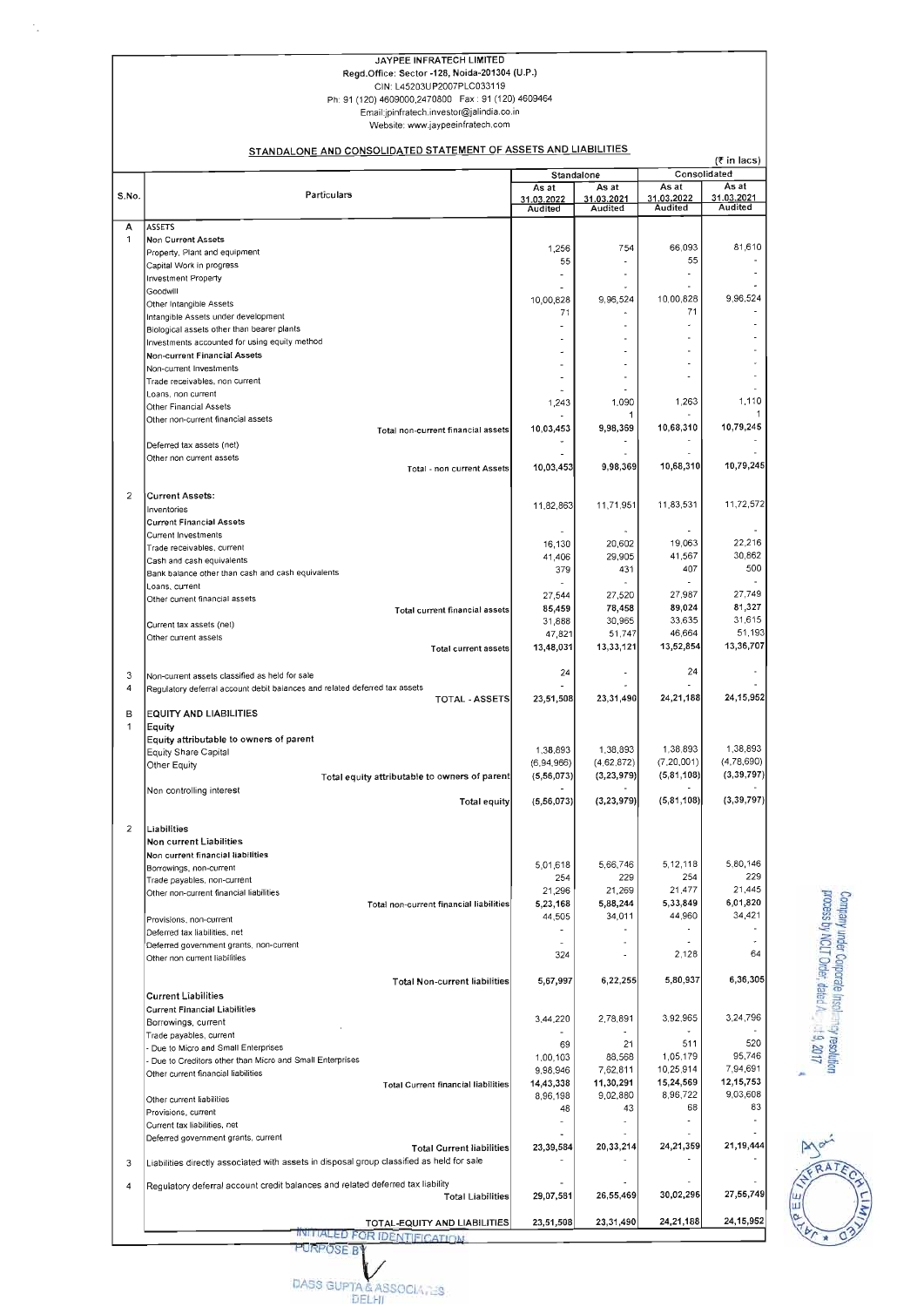## JAY PEE INFRATECH LIMITED

## CASH FLOW STATEMENT FOR THE YEAR ENDED 31<sup>st</sup> MARCH, 2022 #

|                      |                  |                                                                  | March 31, 2022 | For the Year ended For the Year ended<br>March 31, 2021 |
|----------------------|------------------|------------------------------------------------------------------|----------------|---------------------------------------------------------|
|                      |                  |                                                                  | ₹ in Lacs      | ₹ in Lacs                                               |
| (A)                  |                  | <b>CASH FLOW FROM OPERATING ACTIVITIES:</b>                      |                |                                                         |
|                      |                  | Net Profit / (Loss) before Tax as per Statement of Profit & Loss | (2,32,095.22)  | (2,26,850.15)                                           |
|                      | Add Back:        |                                                                  |                |                                                         |
|                      | (a)              | Depreciation and amortization                                    | 5,445.25       | 4,859.86                                                |
|                      | (b)              | Interest & Finance Charges                                       | 2,36,152.52    | 2,04.346.68                                             |
|                      | (d)              | Allowance For Expected Credit Loss                               | 7,756.17       | 384.89                                                  |
|                      | (e)              | Allowance For Onerous Contract                                   | 10,498.29      |                                                         |
|                      | (f)              | Allowance for Impairment Loss                                    |                | 42,750.00                                               |
|                      | (g)              | Loss on Asset disposal                                           |                |                                                         |
|                      | (h)              | Allowance For Obsolete Inventory                                 |                | 7.04                                                    |
|                      |                  |                                                                  | 2,59,852.23    | 2,52,348.47                                             |
|                      | Deduct:          |                                                                  |                |                                                         |
|                      | (a)              | Interest Income                                                  | 676.43         | 5.59                                                    |
|                      | (b)              | Surplus on Sale of Asset                                         |                |                                                         |
|                      | (b)              | Foreign Currency Rate Difference                                 |                |                                                         |
|                      | (b)              | Profit on sale of Assets                                         | 0.27           |                                                         |
|                      | (c)              | Other adjustment                                                 | (0.64)         | 4.10                                                    |
|                      |                  |                                                                  | 676.06         | 9.70                                                    |
|                      |                  | Operating Profit before Working Capital Changes                  | 27,080.94      | 25,488.62                                               |
|                      | Adjustments for: |                                                                  |                |                                                         |
|                      | (a)              | Increase/(Decrease) in Other Bank balances                       | (52.23)        | (26.74)                                                 |
|                      | (b)              | Increase/(Decrease) in Trade Receivables                         | 3,284.75       | (1,633.96)                                              |
|                      | (c)              | Increase/(decrease) in Other current/ Non Current Assets         | (3,902.83)     | 3,208.83                                                |
|                      | (d)              | (Decrease)/increase in Current Tax Assets (Net)                  | 922.89         | 90.49                                                   |
|                      | (e)              | (Decrease)/increase in Other financial Assets                    | 175.88         | 799.65                                                  |
|                      | (f)              | Increase/(decrease) in Inventories                               | 10,911.29      | 12,205.46                                               |
|                      | (g)              | Decrease /(increase) in Provisions                               | (1.41)         | 1,654.82                                                |
|                      | (h)              | Decrease/(Increase) in Trade payables                            | (11,606.79)    | (13,949.32)                                             |
|                      | (i)              | Decrease in financial, other Current/ non current Liabilities    | 6,110.06       | 3,666.26                                                |
|                      |                  |                                                                  | 5,841.61       | 6,015.49                                                |
|                      |                  | Cash Generated from Operations                                   | 21,239.34      | 19,473.14                                               |
|                      | Deduct:          |                                                                  |                |                                                         |
|                      | (a)              | Income Tax Adjustment                                            |                |                                                         |
|                      |                  |                                                                  |                |                                                         |
| Order dated August 9 |                  | CASH INFLOW / (OUTFLOW) FROM OPERATING                           | 21,239.34      | 19,473.14                                               |
| (B)                  |                  | CASH FLOW FROM INVESTING ACTIVITIES:                             |                |                                                         |
|                      | Inflow:          |                                                                  |                |                                                         |
|                      |                  | Interest Income                                                  | 676.43         |                                                         |
| nrangee              | (a)              | Asset classified as held for sale                                | 23.55          | 5.59<br>0.21                                            |
|                      | (b)<br>(c)       | Sale of Fixed Assets                                             | 0.56           |                                                         |
|                      |                  |                                                                  | 700.53         | 5.80                                                    |
|                      | Outflow:         |                                                                  |                |                                                         |
|                      | (a)              | Increase in Fixed Assets (including Capital work in              | 10,400.91      | 104.41                                                  |
|                      |                  | progress)                                                        |                |                                                         |
|                      |                  | NITIALED COD                                                     | 10,400.91      | 104.41                                                  |
|                      |                  | CASH INELOW (QUITLOW) FROM INVESTING                             | (9,700.38)     | (98.61)                                                 |
|                      |                  | Ш<br>$d_{b,p}$<br><b>DASS G</b><br><b>SSOCIATES</b>              | $\circ$        |                                                         |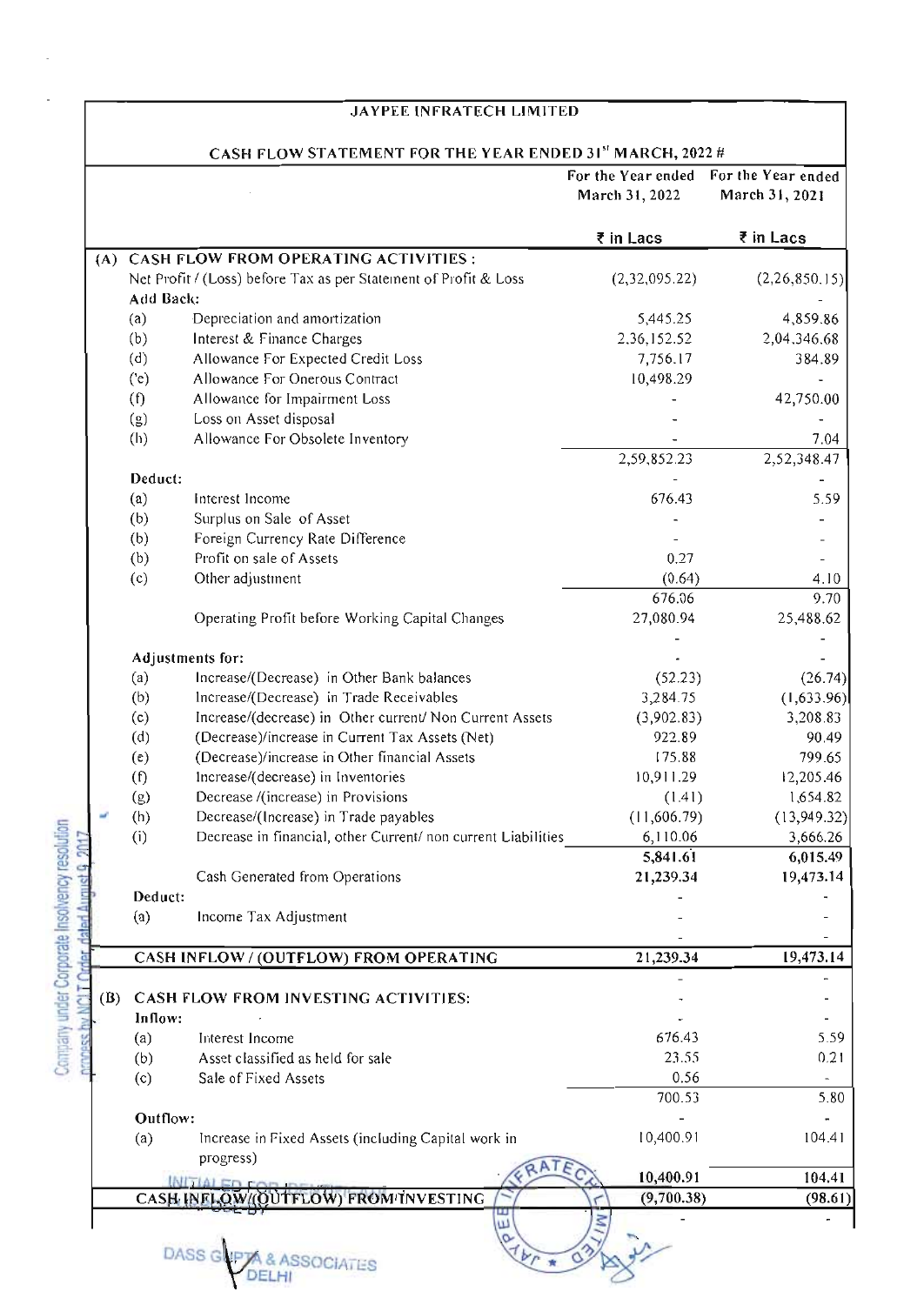|          | CASH FLOW FROM FINANCING ACTIVITIES:                                |           |                              |
|----------|---------------------------------------------------------------------|-----------|------------------------------|
| Inflow:  |                                                                     |           |                              |
|          |                                                                     |           |                              |
| (a)      | Long-Term Borrowings -Secured                                       |           |                              |
| (c)      | Long-Term Borrowings -Unsecured                                     |           |                              |
| (b)      | Capital contribution                                                |           |                              |
|          |                                                                     |           |                              |
| Outflow: |                                                                     |           |                              |
| (a)      | Repayment of Borrowings -secured                                    |           |                              |
| (b)      | Long-Term Borrowings -Unsecured                                     |           |                              |
| (c)      | Interest & Finance Charges Paid                                     | 37.49     | 18.88                        |
|          |                                                                     | 37.49     | 18.88                        |
|          |                                                                     |           |                              |
|          |                                                                     |           |                              |
|          | CASH INFLOW/(OUTFLOW) FROM FINANCING                                | (37.49)   | (18.88)                      |
|          |                                                                     |           |                              |
|          | NET INCREASE/ (DECREASE) IN CASH AND CASH                           | 11,501.47 |                              |
|          |                                                                     |           | 19,355.65                    |
|          | CASH AND CASH EQUIVALENTS AS AT THE BEGINNING<br><b>OF THE YEAR</b> | 29,904.68 | 10,549.03                    |
|          | CASH AND CASH EQUIVALENTS AS AT THE END OF                          | 41,406.14 | 29,904.68                    |
|          | <b>THE YEAR</b>                                                     |           |                              |
|          | COMPONENTS OF CASH AND CASH EQUIVALENTS :                           |           |                              |
|          | In Balance with Schedule Banks                                      |           |                              |
|          | Balance with Bank                                                   | 7,725.27  | 7,505.99                     |
|          | Cash in Hand                                                        | 78.08     |                              |
|          | Cheques / Draft In Hand                                             | 70.33     |                              |
|          | Demand deposit                                                      | 33,532.46 | 183.76<br>27.92<br>22,187.01 |

 $#$  prepared on Indirect method basis

 $\mathbb{R}^2$ 

 $\bar{z}$ 

 $\overline{a}$ 

INITIALED FOR IDENTIFICATION  $\begin{pmatrix} \omega \\ \omega \\ \omega \end{pmatrix}$   $\begin{pmatrix} A & A^2 \\ B & A^3 \end{pmatrix}$ .<br>DASS GUPTA & ASSOCIATES

DELHI



Company under Corporale exency resolution process by NCLT Order, dalcd August 9, 2017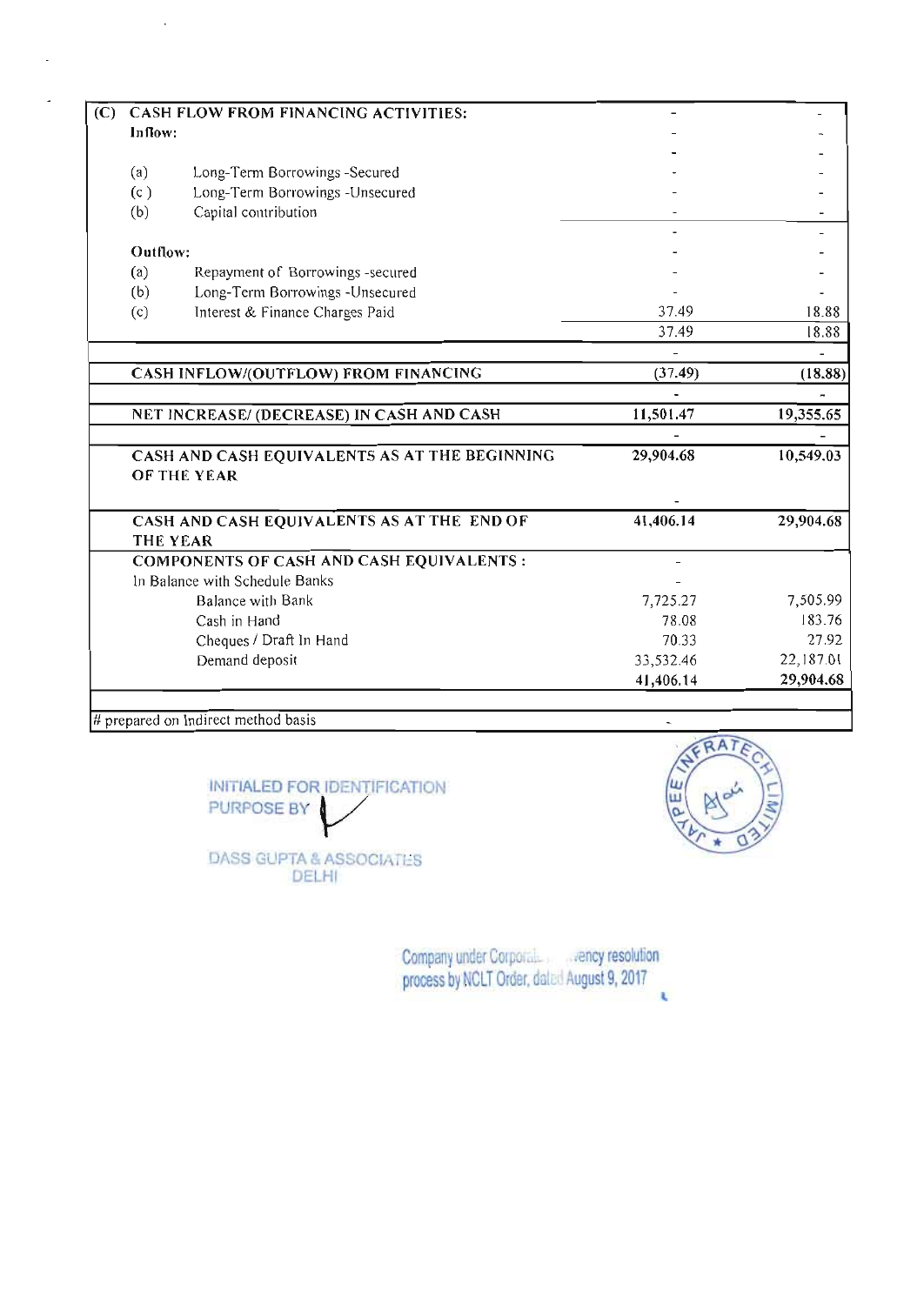#### JA YPEE INFRA TECH LIMITED

## CONSOLIDATED CASH FLOW STATEMENT FOR THE YEAR ENDED 31<sup>st</sup> MARCH, 2022  $\#$

|              |                  |                                                                  | For the Year ended<br>March 31, 2022 | For the Year ended<br>March 31, 2021 |
|--------------|------------------|------------------------------------------------------------------|--------------------------------------|--------------------------------------|
|              |                  |                                                                  | ₹ in Lacs                            | ₹ in Lacs                            |
| (A)          |                  | CASH FLOW FROM OPERATING ACTIVITIES:                             |                                      |                                      |
|              |                  | Net Profit / (Loss) before Tax as per Statement of Profit & Loss | (2,41,346.24)                        | (1,96,339.41)                        |
|              | <b>Add Back:</b> |                                                                  |                                      |                                      |
|              | (a)              | Depreciation and amortization                                    | 8,796.15                             | 8,355.51                             |
|              | (b)              | Interest & Finance Charges                                       | 2,46,363.94                          | 2,12,840.66                          |
|              | (c)              | Allowance For Expected Credit Loss                               | 7,850.68                             | 676.06                               |
|              | (d)              | Allowance For doubtful advances                                  | 134.62                               |                                      |
|              | (e)              | Allowance For Onerous Contract                                   | 10,498.29                            |                                      |
|              | (f)              | Allowance For Obsolete Inventory                                 | 2,73,643.68                          | 7.04                                 |
|              | Deduct:          |                                                                  |                                      | 2,21,879.27                          |
|              |                  | Interest Income                                                  | 680.69                               | 10.81                                |
|              | (a)              | Interest on Income Tax Refund                                    |                                      | 153.52                               |
|              | (b)              | Profit on sale of Assets                                         | 866.66                               |                                      |
|              | (c)              | Other adjustment                                                 | 24.68                                | 23.26                                |
|              | (d)              |                                                                  | 1,572.03                             | 187.60                               |
|              |                  | Operating Profit before Working Capital Changes                  | 30,725.40                            | 25,352.26                            |
|              |                  |                                                                  |                                      |                                      |
|              |                  | Adjustments for:                                                 |                                      |                                      |
|              | (a)              | Increase/(Decrease) in Other Bank balances                       | (52.23)                              | (26.74)                              |
|              | (b)              | Increase/(Decrease) in Trade Receivables                         | 4,698.44                             | (1,948.30)                           |
|              | (c)              | Increase/(decrease) in Other current/ Non Current Assets         | (3,703.96)                           | 3,207.97                             |
|              | (d)              | (Decrease)/increase in Current Tax Assets (Net)                  | 922.89                               | 90.49                                |
|              | (e)              | (Decrease)/increase in Other financial Assets                    | 175.88                               | 799.65                               |
|              | (f)              | Increase/(decrease) in Inventories                               | 10,959.04                            | 12,024.59                            |
|              | (g)              | Decrease /(increase) in Provisions                               | (60.89)                              | 1,668.79                             |
|              | (h)              | Decrease/(Increase) in Trade payables                            | (9,902.60)                           | (14, 162.91)                         |
|              | (i)              | Decrease in financial, other Current/ non current Liabilities    | 5,335.73                             | 4,935.22                             |
|              |                  |                                                                  | 8,372.30                             | 6,588.76                             |
|              |                  | Cash Generated from Operations                                   | 22,353.11                            | 18,763.51                            |
|              | Deduct:          |                                                                  |                                      |                                      |
|              | (a)              | Income Tax Adjustment                                            | 1,097.20                             | (1,493.04)                           |
|              |                  |                                                                  | 1,097.20                             | (1, 493.04)                          |
|              |                  | CASH INFLOW / (OUTFLOW) FROM OPERATING                           | 21,255.91                            | 20,256.55                            |
|              |                  |                                                                  |                                      |                                      |
| ( <b>B</b> ) |                  | CASH FLOW FROM INVESTING ACTIVITIES:                             |                                      |                                      |
|              | Inflow:          |                                                                  |                                      |                                      |
|              | (a)              | Interest Income                                                  | 680.92                               | 10.15                                |
|              | (b)              | Asset classified as held for sale                                | 23.55                                | 0.21                                 |
|              | (c)              | Sale of Fixed Assets                                             | 0.27                                 |                                      |
|              |                  |                                                                  | 704.74                               | 10.36                                |
|              | Outflow:         |                                                                  |                                      |                                      |
|              | (a)              | Increase in Fixed Assets (including Capital work in              | 10,825.18                            | 216.39                               |
|              |                  | progress)<br>INITIALED FOR IDENTIFICATION                        |                                      |                                      |
|              |                  |                                                                  | 10,825.18                            | 216.39                               |
|              |                  | CASH INFLOW (OUTTLOW) FROM INVESTING<br>Ш                        | (10, 120.44)                         | (206.03)                             |
|              |                  | DASS GUPTA & ASSOC S                                             |                                      |                                      |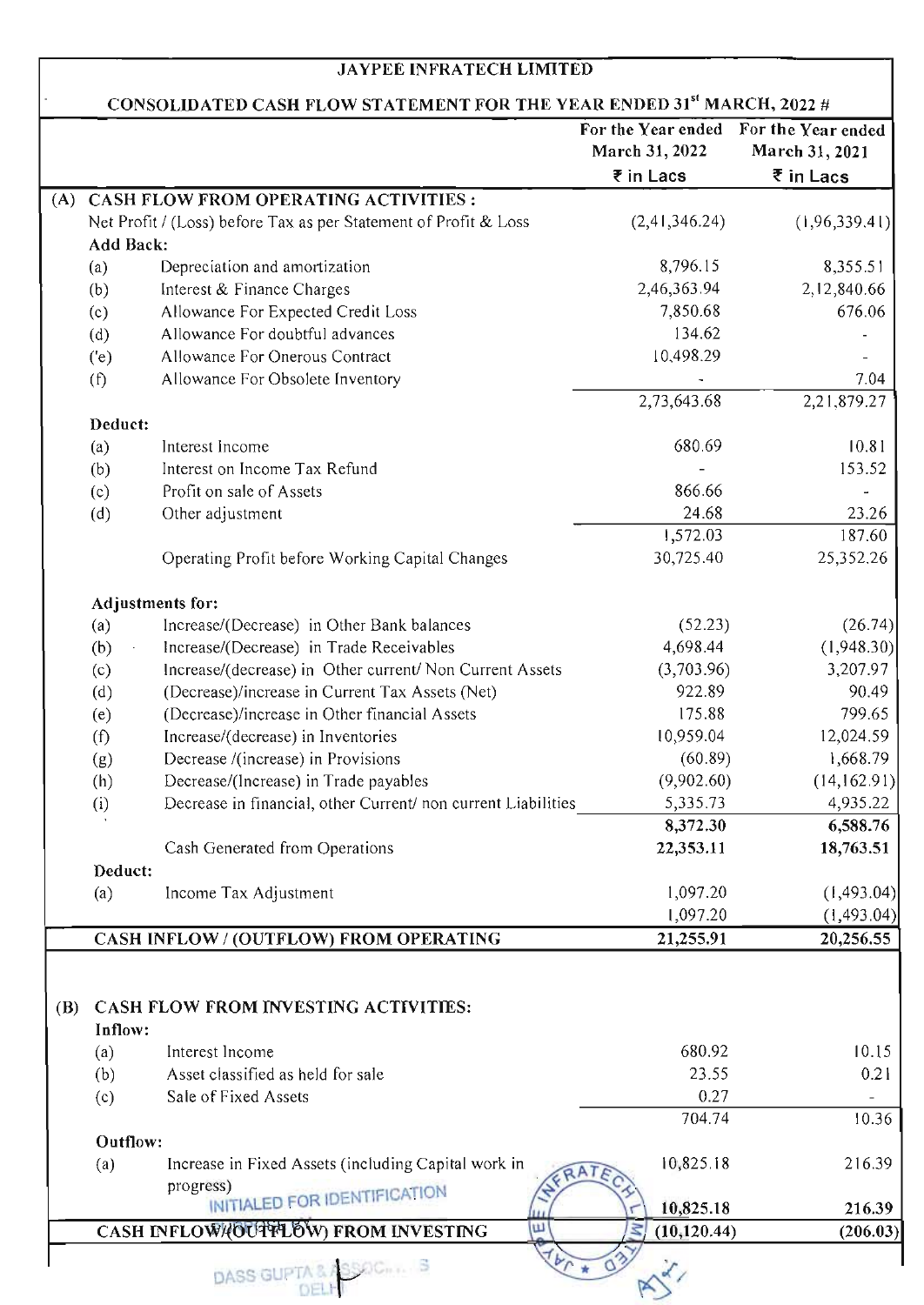| (C) |          | CASH FLOW FROM FINANCING ACTIVITIES:                          |           |           |
|-----|----------|---------------------------------------------------------------|-----------|-----------|
|     | Inflow:  |                                                               |           |           |
|     | (a)      | Long-Term Borrowings -Secured                                 |           |           |
|     | (b)      | Long-Term Borrowings -Unsecured                               |           |           |
|     | (c)      | Capital contribution                                          |           |           |
|     |          |                                                               |           |           |
|     | Outflow: |                                                               |           |           |
|     | (a)      | Repayment of Borrowings -secured                              | 60.38     |           |
|     | (b)      | Long-Term Borrowings -Unsecured                               |           |           |
|     | (c)      | Interest & Finance Charges Paid                               | 369.58    | 111.81    |
|     |          |                                                               | 429.96    | 111.81    |
|     |          | CASH INFLOW/(OUTFLOW) FROM FINANCING                          | (429.96)  | (111.81)  |
|     |          |                                                               |           |           |
|     |          | NET INCREASE/ (DECREASE) IN CASH AND CASH                     | 10,705.51 | 19,938.71 |
|     |          |                                                               |           |           |
|     |          | CASH AND CASH EQUIVALENTS AS AT THE BEGINNING                 | 30,861.65 | 10,922.94 |
|     |          | OF THE YEAR                                                   |           |           |
|     |          | CASH AND CASH EQUIVALENTS AS AT THE END OF<br><b>THE YEAR</b> | 41,567.15 | 30,861.65 |
|     |          | <b>COMPONENTS OF CASH AND CASH EQUIVALENTS:</b>               |           |           |
|     |          | In Balance with Schedule Banks                                |           |           |
|     |          | Balance with Bank                                             | 7,844.15  | 8,389.65  |
|     |          | Cash on Hand                                                  | 97.80     | 236.01    |
|     |          | Cheques / Draft In Hand                                       | 92.74     | 48.98     |
|     |          | Demand deposit                                                | 33,532.46 | 22,187.01 |
|     |          |                                                               | 41,567.15 | 30,861.65 |
|     |          |                                                               |           |           |
|     |          | # prepared on Indirect method basis                           |           |           |
|     |          |                                                               |           |           |

INITIALED FOR IDENTIFICATION PURPOSE BY Į

DASS GUPTA & ASSOCIATI-S DELHI



Company under Comprate Insolvency resolution process by NCLT . ar, dated August 9, 2017 W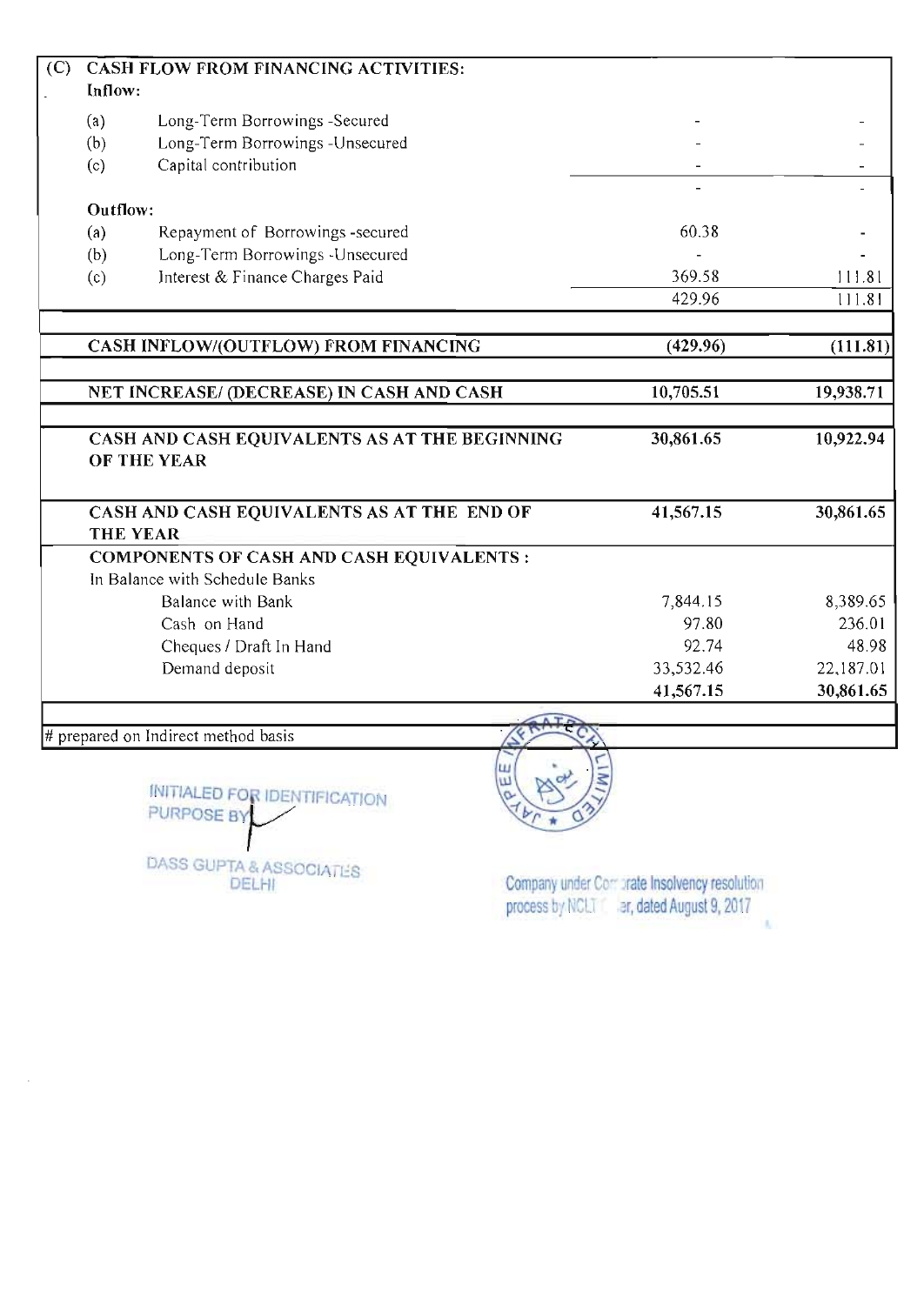## DASS GUPTA & ASSOCIATES

CHARTERED ACCOUNTANTS Tel. No.:- 011-46111000

8-4. Gulmohar Park New Delhi - 110049 admin@dassgupta.com

Independent Auditor's Report on the Standalone Financial Results of JAYPEE INFRATECH LIMITED for the quarter and year ended March 31, 2022 pursuant to the requirement of Regulation 33 and Regulation 52 of the Securities and Exchange Board of India (Listing Obligations and Disclosure Requirements) Regulations, 2015, as amended.

To

The Interim Resolution Professional Jaypee Infratech Limited Noida

#### 1. Opinion:

We have audited the accompanying statement containing the Annual Audited Standalone Financial Results of JAYPEE INFRATECH LIMITED ('the Company') for the quarter and year ended March 31, 2022 together with the notes thereon (hereinafter referred to as <sup>"the</sup> Statement" and initialed for the purpose of identification), being submitted by the Company pursuant to the requirements of Regulation 33 and Regulation 52 of the SEBI (Listing Obligations and Disclosure Requirements) Regulations, 2015 as amended ('the Listing Regu lations').

In our opinion and to the best of our information and according to the explanation given to us, the statement

- a) are presented in accordance with the requirements of Regulation 33 and Regulation 52 of the SEBI (Listing Obligations and Disclosure Requirements) Regulations, 2015, as amended; and
- b) gives a true and fair view in conformity with the aforesaid Indian Accounting Standards and other accounting principles generally accepted in India of the total comprehensive income (comprising of loss and other comprehensive income) and other financial information of the Company for the quarter and year ended March 3 I, 2022.

#### 2. Basis of Opinion

We conducted our audit in accordance with the Standards on Auditing (SAs) s pecified under section  $143(10)$  of the Companies Act,  $2013$  (the Act). Our responsibilities under those Standards are further described in the Auditor's Responsibilities for the Audit of the Standalone Financial Results section of our report. We are independent of the Company in accordance with the Code of Ethics issued by the Institute of Chartered Accountants of India together with the ethical requirements that are relevant to our audit of the financial results under the provisions of the Act and the Rules thereunder, and we have fulfilled our other cthical rcsponsibilitics in accordance with these requirements and the Code of Ethics. We believe that the audit evidence obtained by us is sufficient and appropriate to provide a basis for our opinion.



Page 1 of 4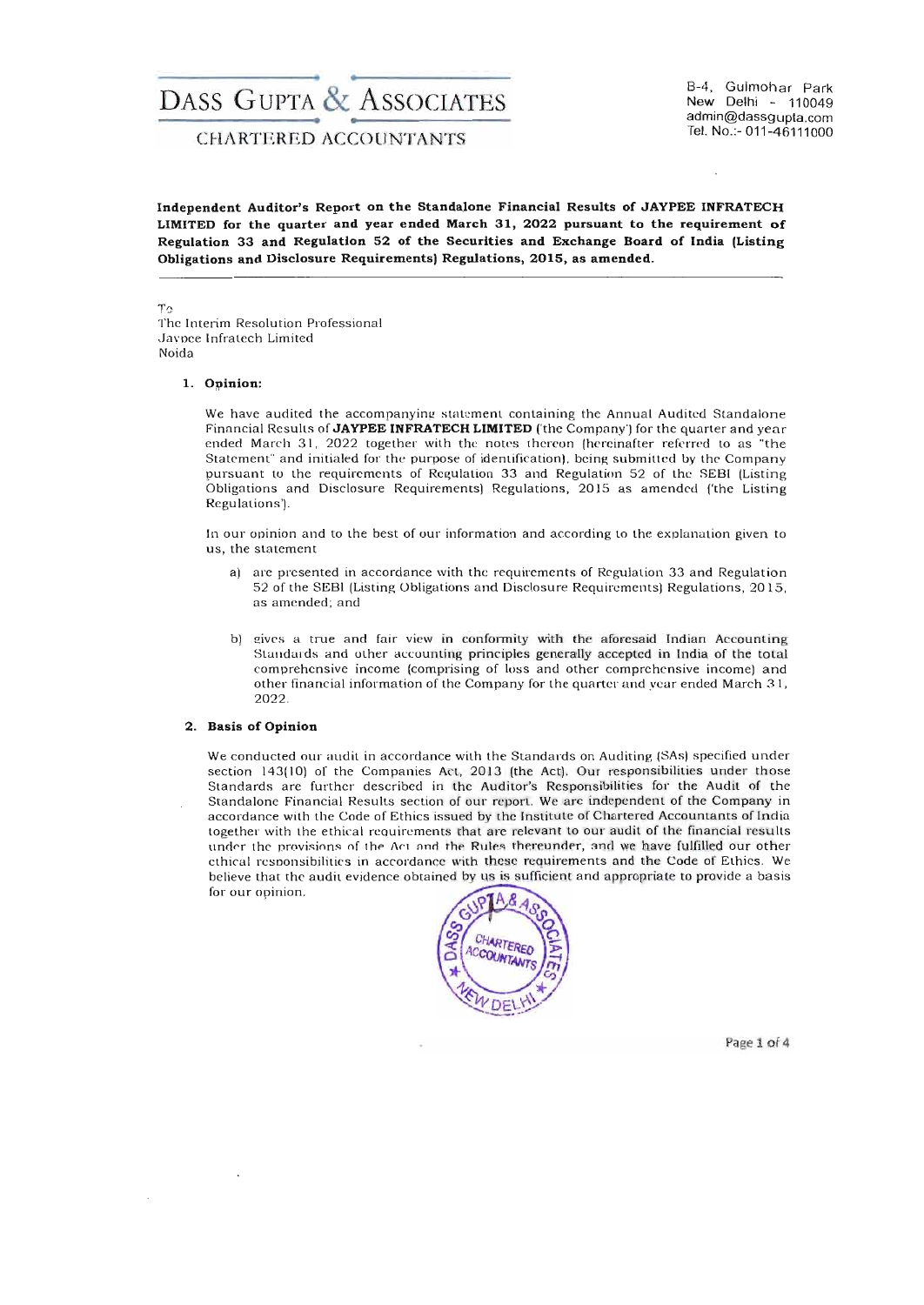#### 3. **Material Uncertainty Related to Going Concern**

We draw attention to Note No. 2 & Note No. 8 to Financial Results regarding the status of Corporate Insolvency Resolution Process of the Company under Insolvency and Bankruptcy Code, 2016 ('the Code') and related matters which also provides that resolution plan received from Suraksha Group has been approved by Committee of Creditors ("CoC") and objections were filed by various parties against approved resolution plan. The same is pending for adjudication with Hon'ble NCLT, Principal Bench, Delhi. Currently, operations of the company are managed by Interim Resolution Professional. These events indicate that a material uncertainty exists that may cast significant doubt on the company's ability to continue as a going concern.

Our opinion is not modified in respect of above stated matter.

#### 4. **Emphasis of matter**

We draw attention to:

a) Note no. 2  $\&$  Note no. 8 to financial results which describes the status of Corporate Insolvency Resolution Process of the Company under Insolvency and Bankruptcy Code, 2016 ('the Code') and related matters.

Our opinion is not modified in respect of above stated matters.

#### 5. **Management's Responsibility for the Standalone Financial Results**

The company has been undergoing Corporate Insolvency Resolution Process ("CIRP") in terms of the provisions of the Insolvency &, Bankruptcy Code, 2016 ("!BC") vide order dated 09.08.2017 and 14.08.2018 passed by the Hon'ble National Company Law Tribunal ("NCLT") Allahabad read with order dated 09.08.2018 passed by the Hon'ble Supreme Court of India in Writ Petition (Civil) No. 744/2017 and order dated 06.11.2019 passed by the Hon'ble Supreme Court of India in the matter of Jaiprakash Associates Ltd. & Anr. Vs. IDBI Bank Ltd. & Anr. As per Section 20 of the Insolvency Code, management & operations of the Company were being managed by Interim Resolution Professional (IRP) Mr. Anuj Jain, on a Going Concern Basis.

Hon'ble Supreme Court of India vide its order dated 24.03.2021 has directed the IRP to complete the CIRP within the extended time of 45 days by inviting modified/fresh resolution plans from Suraksha Realty Limited along with Lakshdeep Investments and Finance Private Limited ("Suraksha Group") and NBCC Ltd (NBCC) only. Pursuant to the directions of Hon'ble Supreme Court of India, IRP invited fresh/modified Resolution Plan from Suraksha Group and NBCC who submitted their bids on 07.04. 202 1. Upon discussion of said resolution plans in CoC from time to time, both applicants have revised their bids. The CoC approved the Resolution Plan submitted by Suraksha Group on 23.06.2021. Interim Resolution Professional filed the Resolution Plan of Suraksha Group with Hon'ble National Company Law Tribunal (NCLT), New Delhi on 07.07.2021. The hearing is continuing on regular basis. At present, the matter is pending before Hon'ble NCLT Principal Bench Delhi for adjudication.

IRP is currently managing the operations of the company and financial results have been prepared on going concern basis.

The statement, which is the responsibility of the Company's Management and approved by Interim Resolution Professional, has been prepared on the basis of the related standalone annual financial statements. The management of the Company is responsible for the preparation and presentation of the statement that give a true and fair view of the net loss and other comprehensive income of the Company and other financial information in accordance with the recognition and measurement principles laid down in the applicable Indian Accounting Standards (IND AS) prescribed under Section 133 of the Act read with relevant rules issued thereunder and other accounting principles generally accepted in India a nevent rules issued thereunder and other accounting principles generally accepted in mula<br>nd in compliance with Regulation 33 and Regulation 52 of the Listing Regulations. This



 $\overline{P}$ age 2 of 4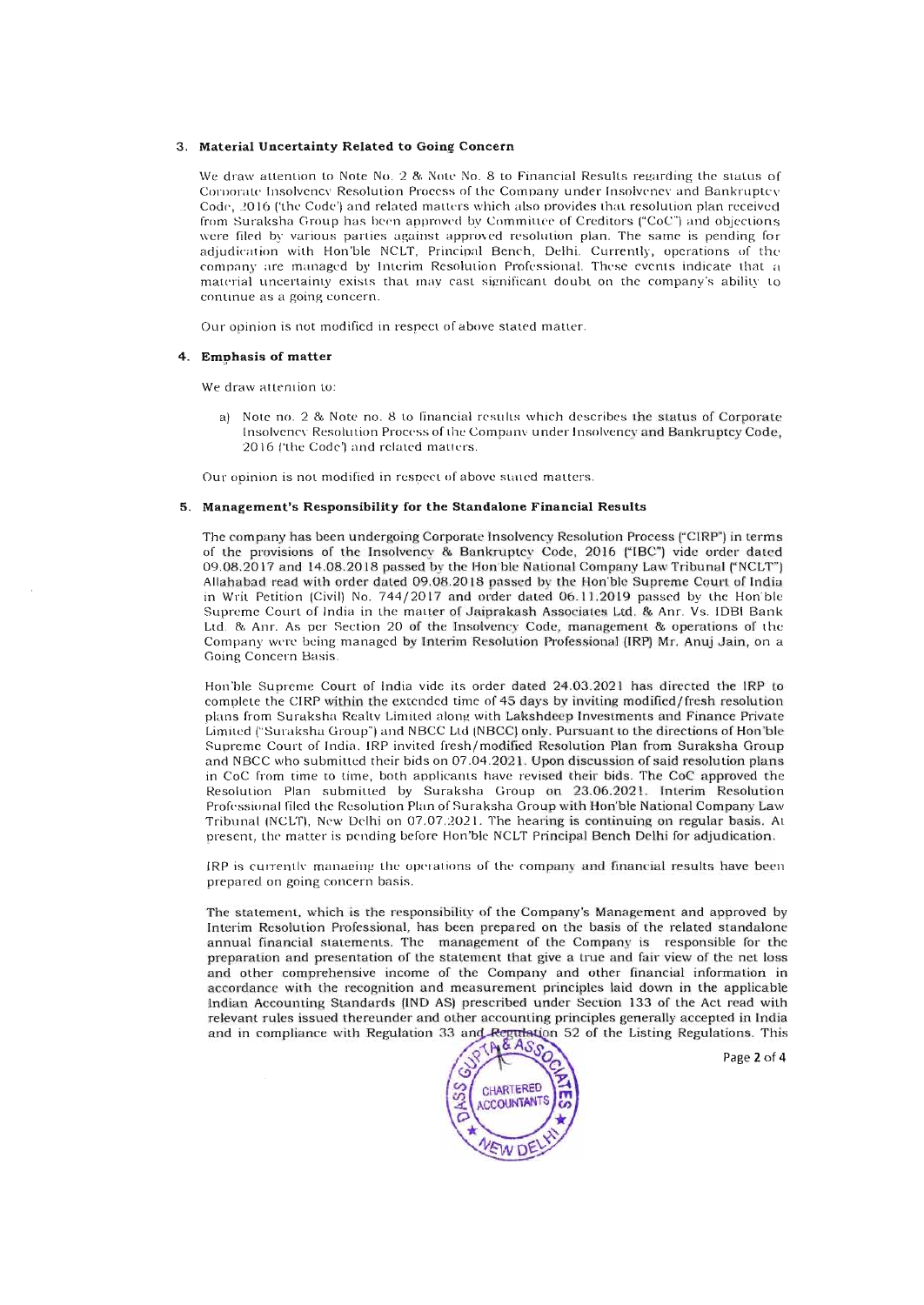responsibility also includes maintenance of adequate accounting records in accordance with the provisions of the Act for safeguarding of the assets of the Company and for preventing and detecting frauds and other irregularities; selection and application of appropriate accounting policies; making judgments and estimates that are reasonable and prudent; and design, implementation and maintenance of adequate internal financial controls that were operating effectively for ensuring the accuracy and completeness of the accounting records, relevant to the preparation and presentation of the statement that give a true and fair view and are free from material misstatement, whether due to fraud or error.

In preparing the statement, the management is responsible for assessing the Company 's ability to continue as a going concern, disclosing, as applicable, matters related to going concern and using the going concern basis of accounting unless the management either intends to liquidate the Company or to cease operations, or has no realistic alternative but to do so.

The management is also responsible for overseeing the Company's financial reporting process.

#### 6. **Auditor's Re sponsibilit y for the Audit of Standalone Financ ial Results**

Our objectives are to obtain reasonable assurance about whether the statement as a whole is free from material misstatement, whether due to fraud or error, and to issue an auditor's report that includes our opinion. Reasonable assurance is a high level of assurance, but is not a guarantee that an audit conducted in accordance with SAs will always detect a material misstatement when it exists. Misstatements can arise from fraud or error and are considered material if, individually or in the aggregate, they could reasonably be expected to influence the economic decisions of users taken on the basis of the statement.

As part of an audit in accordance with SAs, we exercise professional judgment and maintain professional skepticism throughout the audit. We also:

- Identify and assess the risks of material misstatement of the statement, whether due to fraud or error, design and perform audit procedures responsive to those risks, and obtain audit evidence that is sufficient and appropriate to provide a basis for our opinion. The risk of not detecting a material misstatement resulting from fraud is higher than for one resulting from error, as fraud may involve collusion, forgery, intentional omissions, misrepresentations, or the override of internal control.
- Obtain an understanding of internal control relevant to the audit in order to design audit procedures that are appropriate in the circumstances. Under Section 143(3)(i) of the Act, we are also responsible for expressing our opinion through a separate report on complete set of financial statements on whether the company has adequate internal financial control with reference to financial statement in place and the operating effectiveness of such controls.
- Evaluate the appropriateness of accounting policies used and the reasonableness of accounting estimates and related disclosures made by the management.
- Conclude on the appropriateness of the management's use of the going concern basis of accounting and, based on the audit evidence obtained, whether a material uncertainty exists related to events or conditions that may cast significant doubt on the Company's ability to continue as a going concern. If we conclude that a material uncertainty exists, we are required to draw attention in our auditor's report to the related disclosures in the financial results or, if such disclosures are inadequate, to modify our opinion. Our conclusions are based on the audit evidence obtained up to the date of our auditor's report. However, future events or conditions may cause the Company to cease to continue as a going concern.
- Evaluate the overall presentation, structure and content of the statement, including the disclosures, and whether the statement represent the underlying transactions and events in a manner that achieves fair presentation.

We communicate with those charged with governance regarding, among other matters, the planned scope and timing of the audit and significant audit findings, including any significant deficiencies in internal control that we identify during our audit.



Page 3 of 4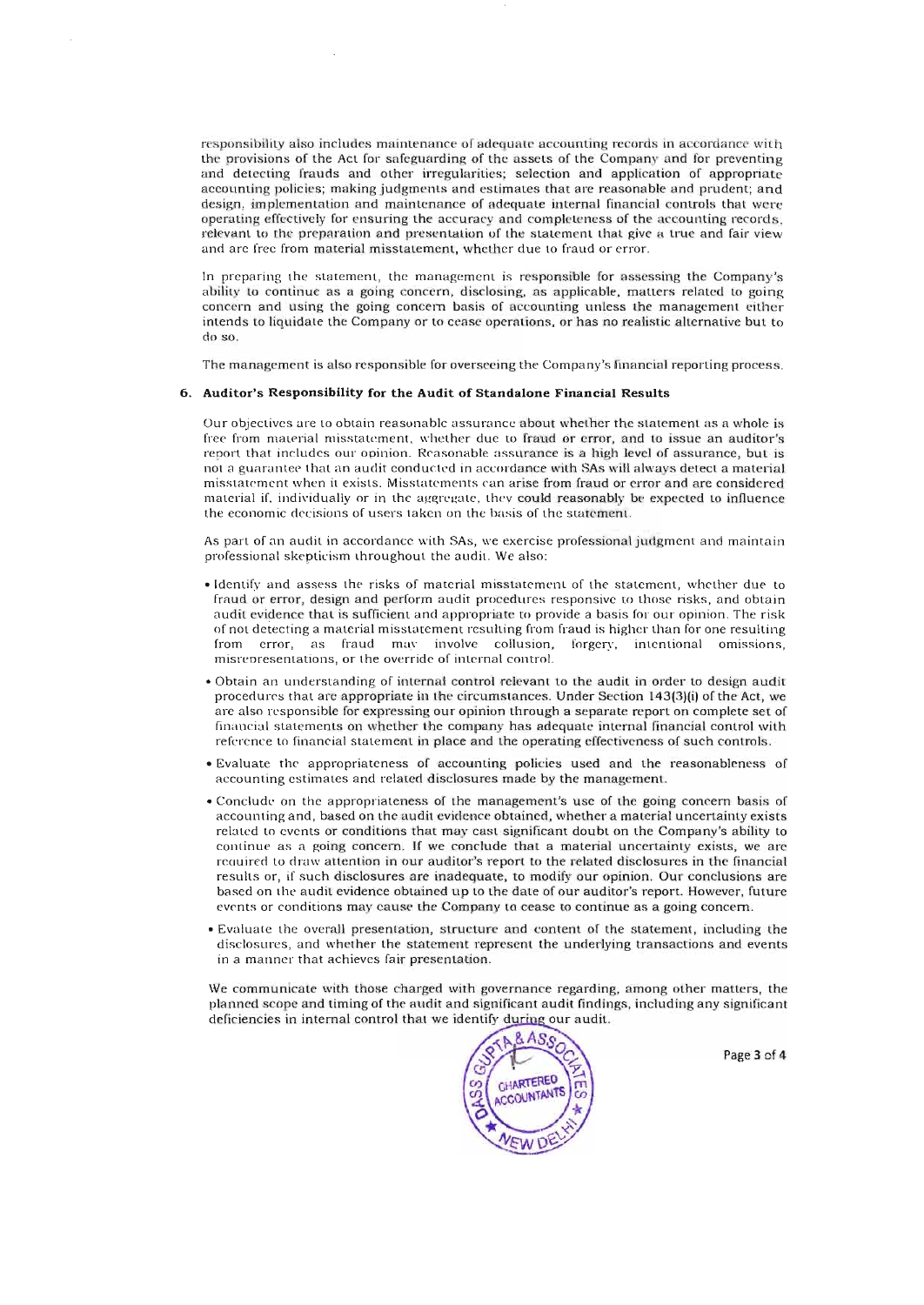We are leading that governance with governance with governance with a statement that the that that  $\alpha$ relso provide those charged with governance, with a statement that we have complied with relevant ethical requirements regarding independence, and to communicate with them all relationships and other matters that may reasonably be thought to bear on our independence, and where applicable, related safeguards.

 $\bar{z}$ 

#### 7" **Other Matters**

At te ntion is drawn to the fact that the fit guardian  $\sigma$  and  $\sigma$  is defined matrix for ended  $\sigma$  and the  $\sigma$ cention is drawn to the fact that the figures for the quarter ended March  $31, 2022$  and the corresponding quarter ended in the previous year as reported in these Annual Standalone Financial Results are the balancing figures between audited figures in respect of the full financial year and the published year to date figures upto the end of the third quarter of the relevant financial vear. Also, the figures up to the end of the third quarter had only been reviewed and not subjected to audit.

Our opinion on the Statement is not modified in respect of above matter.

For Dass Gupta & Associates **Chartered Accountants** Firm's Registration No. 000112N  $pTA&A$ **CHARTERED** ACCOUNTANTS **CA Panka" Partner**  Partner<br>Membership No. 097890DELY

**Place: Noida Dated: 25th May, 2022 uted:**  $25^{\text{th}}$  May,  $2022$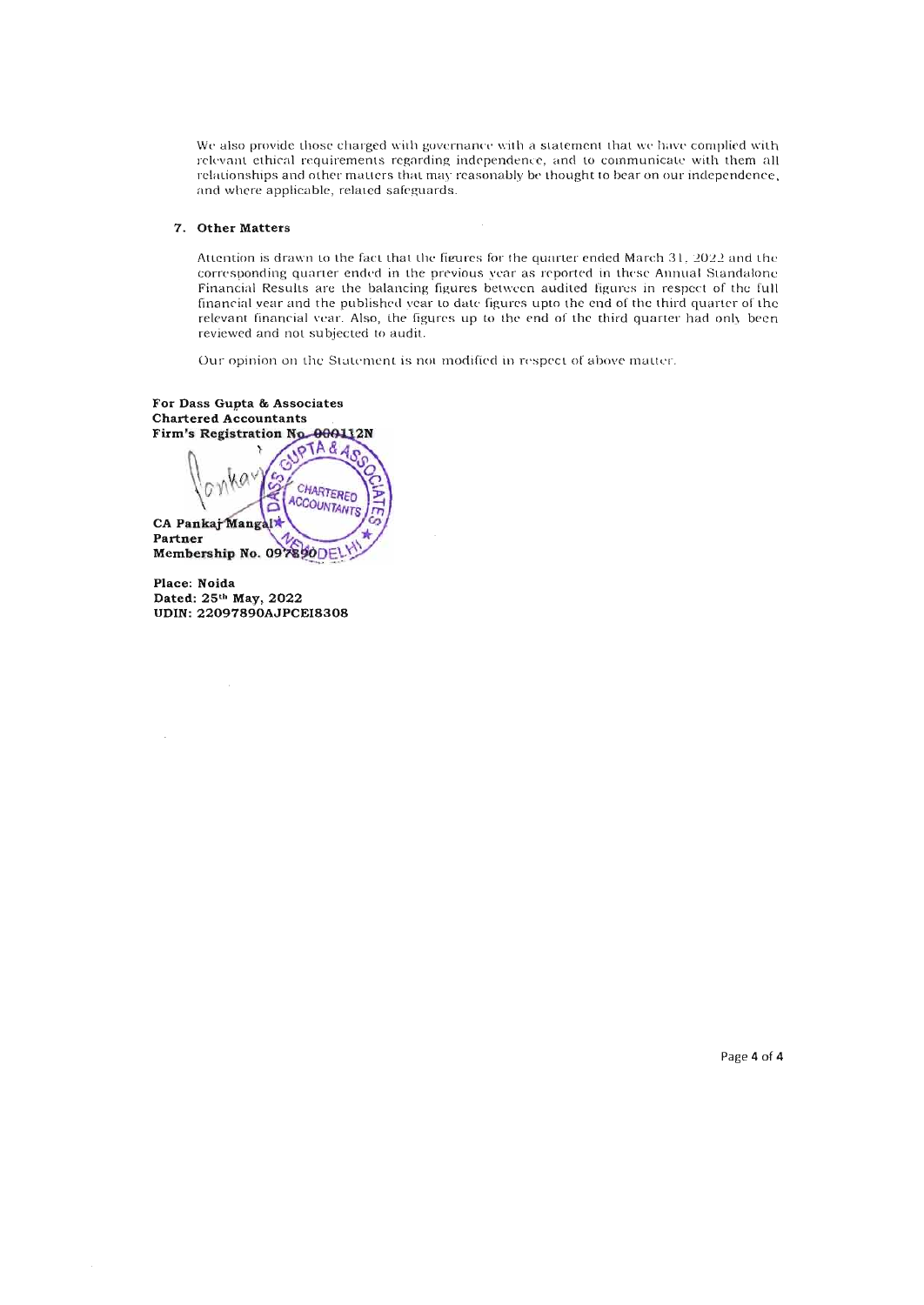# **DASS GUPTA & ASSOCIATES**<br>CHARTERED ACCOUNTANTS

and the second of the second contract of the second of the second second second second second second second second second second second second second second second second second second second second second second second se B-4, Gulmohar Park<br>New Delhi - 110049 admin@dassgupta.com Tel. No.:- 011-46111000

Independent Auditor's Report on the Consolidated Financial Results of JAVPEE INFRATECH LIMITED for the quarter and year ended March 31, 2022 pursuant to the requirement of Regulation 33 and Regulation 52 of the Securities and Exchange Board of India (Listing Obligations and Disclosure Requirements) Regulations, 2015, as amended.

To

The Interim Resolution Professional Jaypee [nfratech Limited Noida

#### 1. Opinion

We have audited the accompanying statement containing the Annual Consolidated Audited Financial Results of JAYPEE INFRATECH LIMITED (hereinafter referred to as "the Holding Company") and its subsidiary (the Holding Company and its subsidiary together referred to as "the Group") for the quarter and year ended March 31, 2022 together with the notes thereon (hereinafter referred to as "the Statement" and initialed for the purpose of identification) being submitted by the Holding Company pursuant to the requirement of Regulation 33 and Regulation 52 of the Securities and Exchange Board of India (Listing Obligations and Disclosure Requirements) Regulations, 2015 as amended ('The Listing Regulations').

In our opinion and to the best of our information and according to the explanations given to us and the Statement:

a) Includes the results of the following entity:

| S. No. | Name of the entity               | Relationship |  |
|--------|----------------------------------|--------------|--|
| ī.     | Jaypee Healthcare Limited (JHCL) | Subsidiary   |  |

- b) is presented in accordance with the Listing Regulations in this regard; and
- c) gives a true and fair view in conformity with the aforesaid Indian Accounting Standards and other accounting principles generally accepted in India of the total comprehensive income/(Ioss) and olher financial information of the Group for the quarter and year ended March 31, 2022.

#### 2. Basis of Opinion

We conducted our audit in accordance with the Standards on Auditing (SA's) specified under section 143(10) of the Companies Act, 2013, as amended ('the Act'). An audit includes examining, on a test basis, evidence supporting the amounts disclosed as the Annual Consolidated Financial Results. An audit also includes assessing the accounting principles used and significant estimates made by management. We believe that audit evidence obtained by us is sufficient and appropriate to provide a basis for our opinion.

#### 3. Material Uncertainty Related to Going Concern

(i) We draw attention to Note No. 2 & Note NO.8 to Financial Results regarding the status of Corporate Insolvency Resolution Process of the Company under Insolvency and Bankruptcy Code, 2016 ('the Code') and related matters which also provides that resolution plan received from Suraksha Group has been approved by Committee of



Page 1 of 4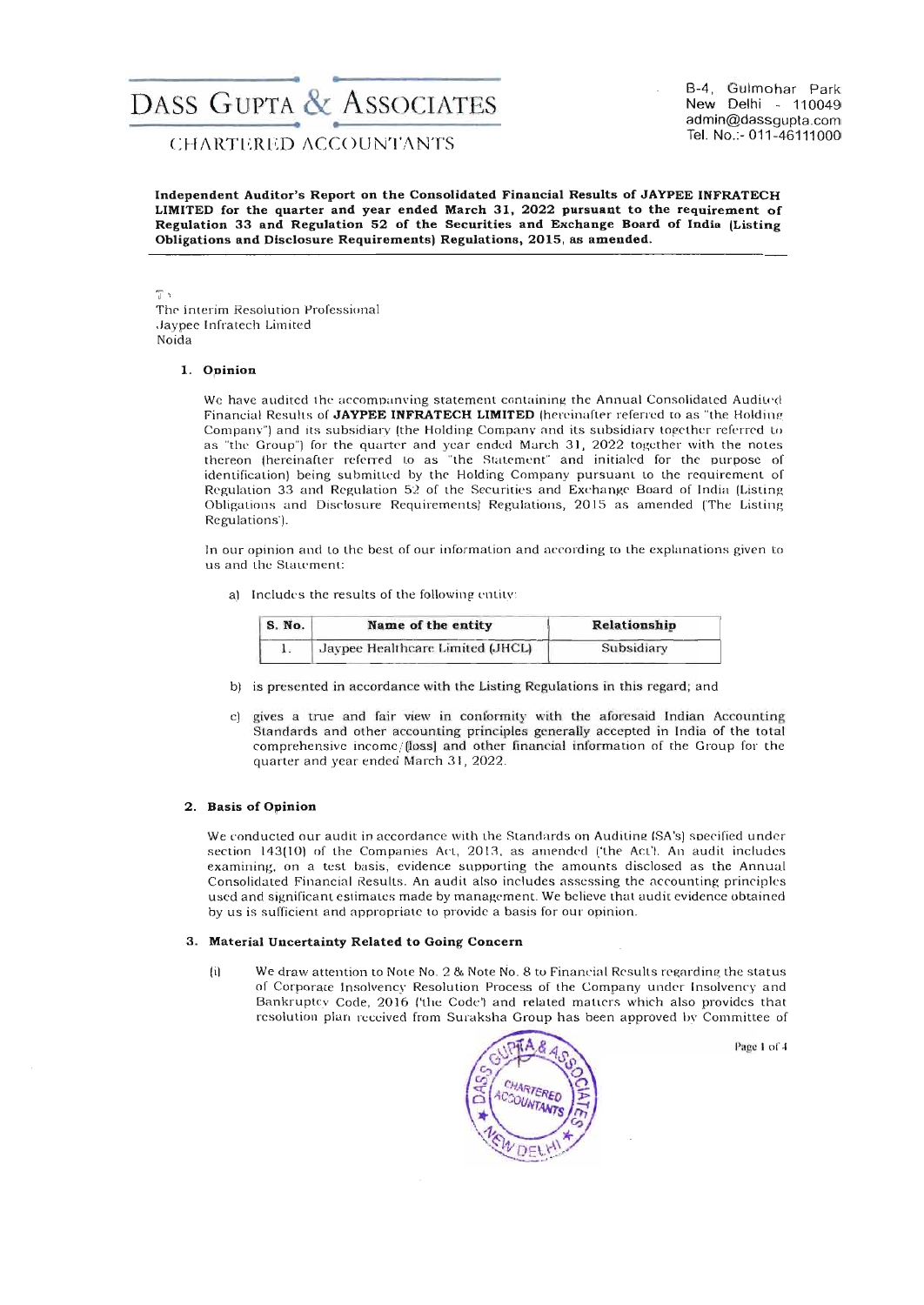Creditors  $(\neg \text{U} \circ \text{U}')$  and objections were filed by various parties against approved resolution plan. The same is pending for adjudication with Hon'ble NCLT, Principal Bench, Delhi. Currently, operations of the company are managed by Interim Resolution Professional. These events indicate that a material uncertainty exists that may cast significant doubt on the company's ability to continue as a going concern.

(ii) JHCL has accumulated losses and its net worth has been fully eroded, JHCL has incurred a net loss during the current and the previous years(s). These conditions indicate the existence of a material uncertainty that may cast significant doubt about the JHCL's ability to continue as a going concem. However, the financial statements of JHCL have been prepared on a going concern basis as the management of JHCL is confident that based on its future plans, JHCL's revenue is expected to grow and profitability is expected to improve.

Our opinion is not modified in respect of above stated matters.

#### 4. **Emphasis of matter:**

.We draw attention to:

- a) Note no. 2 & Note no. 8 to financial results which describes the status of Corporate Insolvency Resolution Process of the Holding Company under Insolvency and Bankruptcy Code, 2016 ('the Code') and related matters.
- b) Note no. 4 to financial results which describes the status of Corporate Insolvency Resolution Process of JHCL under Insolvency and Bankruptcy Code, 2016 ('the Code') and related matters.

Our opinion is not modified in respect of above stated matters.

#### 5. **Management's Responsibility for the Consolidated Financial Results**

The holding company has been undergoing Corporate Insolvency Resolution Process ("CIRP") in terms of the provisions of the Insolvency & Bankruptcy Code, 2016 ("!BC") vide order dated 09.08.2017 and 14.08.2018 passed by the Hon'ble National Company Law Tribunal ("NCLT") Allahabad read with order dated 09.08.2018 passed by the Hon'ble Supreme Court of Inelia in Writ Petition (Civil) No. 744/2017 and order dated 06.11.2019 passed by the Hon'ble Supreme Court of India in the matter of Jaiprakash Associates Ltd. & Anr. Vs. IDBI Bank Ltd. & Am. As per Section 20 of the Insolvency Code, management & operations of the Holding Company were being managed by Interim Resolution Professional (IRP) Mr. Anuj Jain, on a Going Concern Basis.

Hon'ble Supreme Court of India vide its order dated 24.03.2021 has directed the IRP to complete the CIRP within the extended time of 45 days by inviting modified/fresh resolution plans from Suraksha Realty Limited along with Lakshdeep Investments and Finance Private Limited ("Suraksha Group") and NBCC Ltd (NBCC) only. Pursuant to the directions of Hon'ble Supreme Court of India, IRP invited fresh/modified Resolution Plan from Suraksha Group and NBCC who submitted their bids on 07.04.2021. Upon discussion of said resolution plans in CoC from time to time , both applicants have revised their bids. The CoC approved the Resolution Plan submitted by Suraksha Group on 23.06.2021. Interim Resolution Professional filed the Resolution Plan of Suraksha Group with Hon'ble National Company Law Tribunal (NCLT), New Delhi on 07.07.2021. The hearing is continuing on regular basis. At present, the matter is pending before Hon'ble NCLT Principal Bench Delhi for adjudication .

IRP is currently managing the operations of the holding company and financial results have been prepared on going concern basis.

The statement have been prepared on the basis of the consolidated annual financial statements. The Management of the Holding Company is responsible for the preparation and presentation of the statement that give a true and fair view of the net loss and other



Page  $2$  of  $4$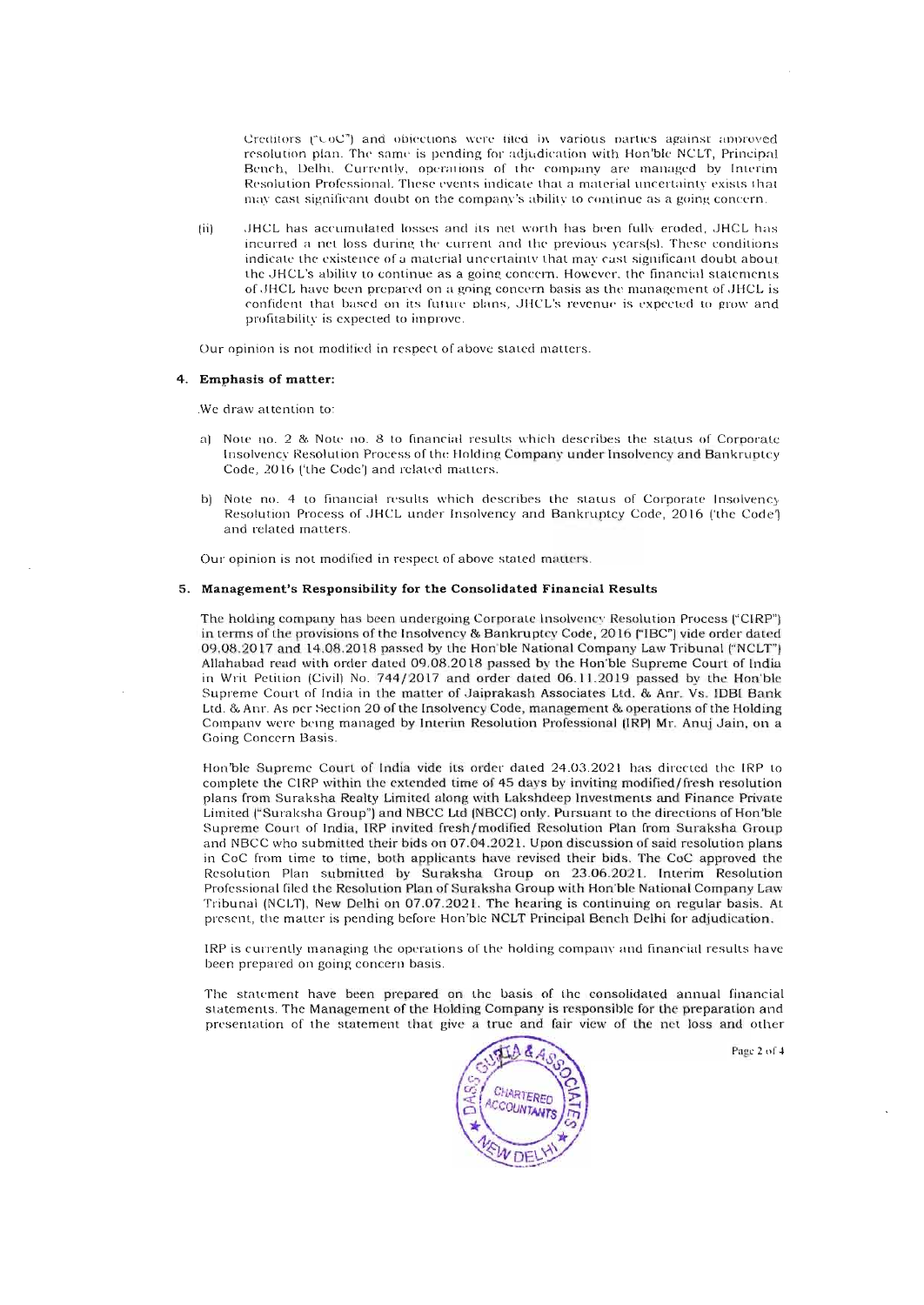comprehensive income and other financial information of the Group in accordance with the applicable Indian accounting standards (IND AS) prescribed under Section 133 of the Act read with relevant rules issued thereunder and other accounting principles generally accepted in India and in compliance with the Listing Regulations. The respective Board of Directors/Management of the company included in the Group are responsible for maintenance of adequate accounting records in accordance with the provisions of the Act for safeguarding of the assets of the Group and for preventing and detecting frauds and other irregularities; selection and application of appropriate accounting policies; making judgments and estimates that are reasonable and prudent; and the design, implementation and maintenance of adequate internal financial controls, that were operating effectively for ensuring accuracy and completeness of the accounting records, relevant to the preparation and presentation of the respective consolidated financial results that give a true and fair view and are free from material misstatement, whether due to fraud or error, which have been used for the purpose of preparation of the statement by the management of the Holding Company, as aforesaid.

In preparing the Statement, the respective Board of Directors/Management of the company included in the Group arc responsible for assessing the ability of the Group to continue as a going concern, disclosing, as applicable, matters related to going concern and using the going concern basis of accounting unless the respective Management either intends to liquidate the Group or to cease operations, or has no realistic alternative but to do so.

The respective company's management and Board of Directors of the company included in the Group are responsible for overseeing the financial reponing process of the Gmup.

#### 6. **Auditor's Responsibility for the Audit of the Consolidated Financial Results**

Our objectives are to obtain reasonable assurance about whether the statement as a whole is free from material misstatement, whether due to fraud or error, and to issue an auditor's report that includes our opinion. Reasonable assurance is a high level of assurance, but is not a guarantee that an audit conducted in accordance with SAs will always detect a material misstatement when it exists. Misstatements can arise from fraud or en'or and are considered material if, individually or in the aggregate, they could reasonably be expected to influence the economic decisions of users taken on the basis of the statement.

As part of an audit in accordance with SAs, we exercise professional judgment and maintain professional skepticism throughout the audit. We also:

- a. Identify and assess the risks of material misstatement of the statement, whether due to fraud or error, design and perform audit procedures responsive to those risks, and obtain a udit evidence that is sufficient and appropriate to provide a basis for our opinion. The risk of not detecting a material misstatement resulting from fraud is higher than for one resulting from error, as fraud may involve collusion, forgery, intentional omissions, misrepresentations, or the override of internal control.
- b. Obtain an understanding of internal control relevant to the audit in order to design audit procedures that are appropriate in the circumstances. Under Section 143(3) (i) of the Act, we are also responsible for expressing our opinion on whether the company has adequate internal financial controls with reference to financial statements in place and the operating effectiveness of such controls.
- c. Eval uate the a ppropriateness of accounting policies used and the reasonableness of accounting estimates and related disclosures made by the management.
- d. Conclude on the appropriateness of the management's use of the going concern basis of accounting and, based on the audit evidence obtained, whether a material uncertainty exists related to events or conditions that may cast significant doubt on the ability of the Group and its associates and jointly controlled entity to continue as a going concern. If we conclude that a material uncertainty exists, we are required to draw attention in our auditor's report to the related disclosures in the consolidated financial results or, if such



Page 3 of 4